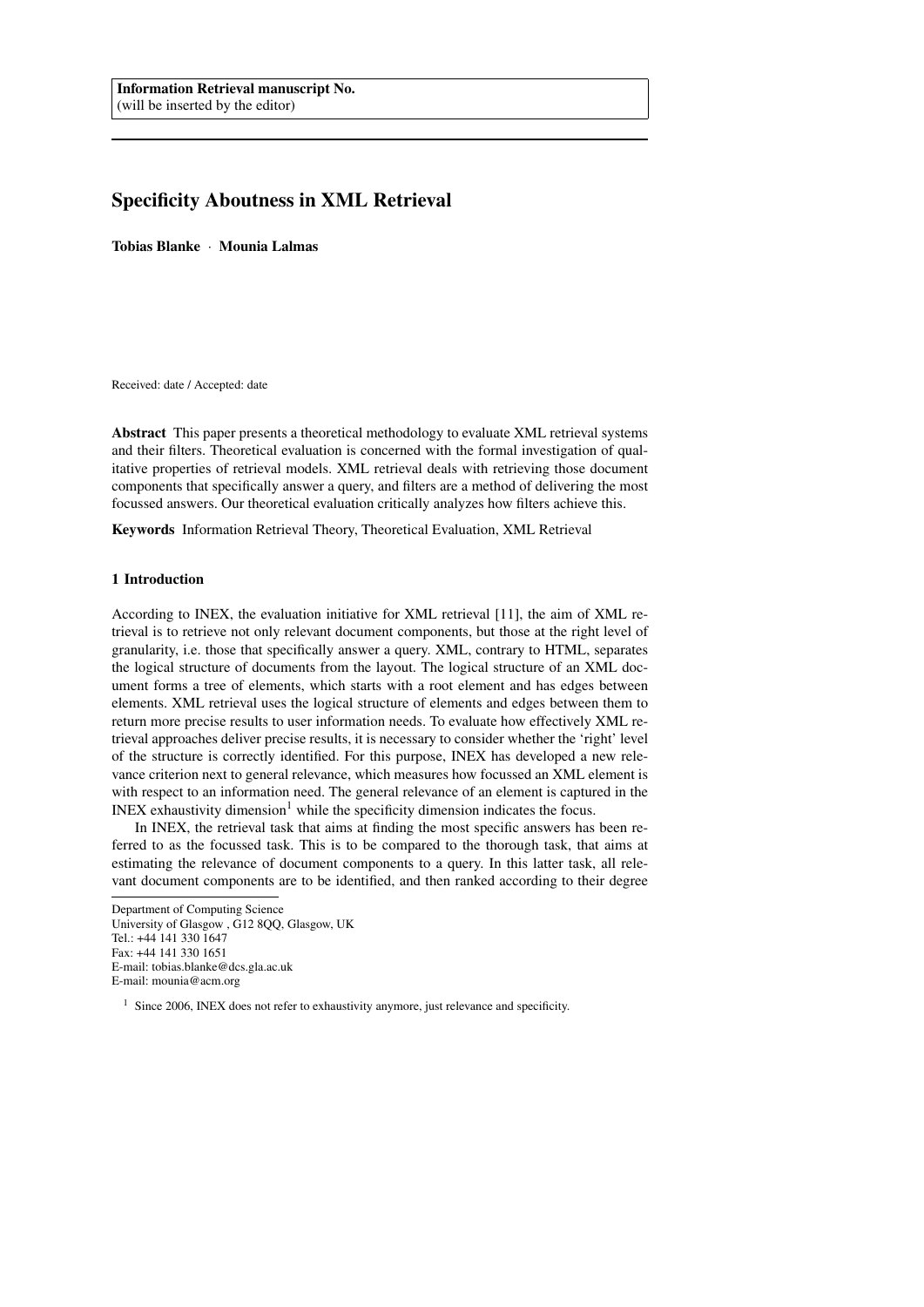of relevance. In the focussed task, the result set should consist of non-overlapping document components, ranked according to how specific they are to the query. Overlap occurs when a document component (e.g. a section) and one of its descendents (e.g. a paragraph in the section) or ascendents (e.g. the chapter containing that section) are both returned as answers. The aim of the focussed task is therefore to identify the component that is the most specific to the query among overlapping document components, and to return it as what is referred to as a *focussed* answer. In this paper, we concentrate on retrieval models developed for the focussed task at INEX 2005, as the fundamentals of these models have not changed much since. In addition, we restrict ourselves to models aiming at delivering these focussed answers for content-only queries, i.e. without structural constraints.

Models developed at INEX to implement the focussed retrieval task can be viewed as filters. Indeed, these models mostly consist of the post-processing of an answer set produced by models aiming at implementing the thorough retrieval task. The post-processing phase consists of eliminating all but the most focussed document components from the answer set. Several types of filters have been developed in INEX. The most popular filter is the socalled brute-force one, which eliminates all but the most relevant elements<sup>2</sup> on a particular XML path. However, in the experimental evaluation, it performs less well than others that look at the structural relationships between elements [17]. It is this kind of behaviour that we investigate in this paper, by looking at an alternative for evaluating retrieval methods. We suggest a theoretical evaluation to analyse retrieval models and develop explanations for their experimental behaviour.

In this paper, we analyze retrieval models developed at INEX that aimed at delivering results that specifically answer a query. Delivering these so-called *most specific* answers has proven to be a complex retrieval task. This paper proposes an alternative theoretical evaluation that complements an experimental evaluation, especially when dealing with complex retrieval tasks such as those developed for XML retrieval.

This paper is organised as follows. In Sections 2 and 3, we introduce the background of our theoretical evaluation methodology. In Section 4, we draw on earlier results to demonstrate parts of the theoretical evaluation of two XML retrieval approaches implementing the thorough task. We then introduce in Section 5 our theoretical methodology to analyse filters as aboutness decisions, before applying it to the brute-force and re-ranking filtering models in Section 6. Finally, we relate our findings to those of the experimental evaluation performed at INEX in Section 7.

# 2 Theoretical Evaluation

Experimental evaluation in INEX and TREC is used to study the behaviour of IR systems [13]. A typical task in an experimental evaluation is to compare IR models with each other, where system A is tested against system B using a collection C. This test is repeated by manipulating various parameters in systems A and B or by changing the collection C by, for instance, adding new documents to the collection. After the experiments have been carried out and results evaluated, a hypothesis is formulated that explains the experimental results. To support the hypothesis, standardized statistical evaluation values such as recall and precision are employed. Often this hypothesis concludes with a specification of why and when system A performs better than system B, or vice versa, using precision/recall graphs and other means, such as mean average precision [24].

<sup>&</sup>lt;sup>2</sup> In this paper, elements and document components are used interchangeably.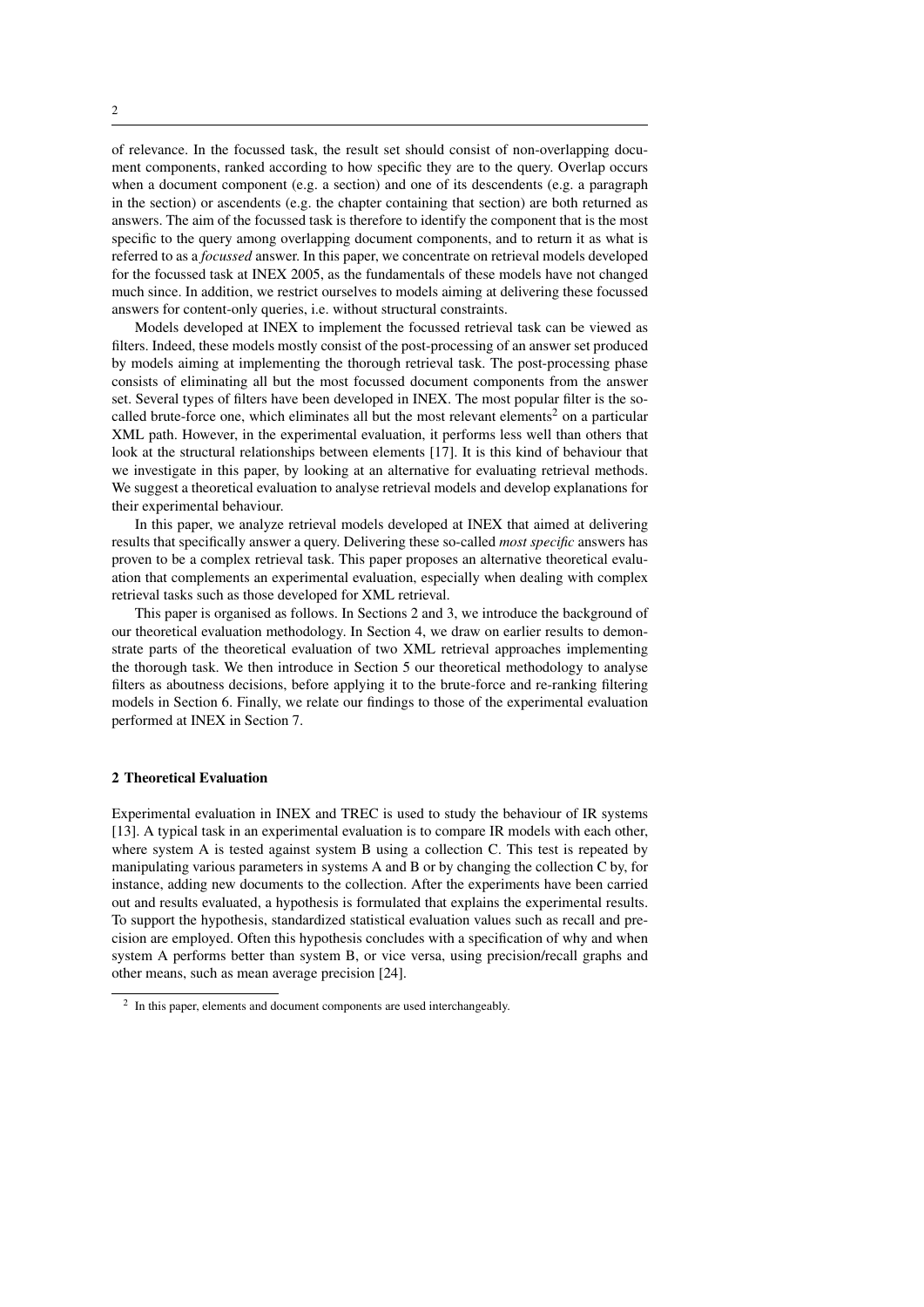Standardized test collections and experimental evaluation, however, do not always deliver sufficient information about a system's behaviour. There are clear disadvantages to such an evaluation approach, if test collections are incomplete or if precision and recall depend on knowledge about the set of all relevant documents [13]. In this paper, we suggest another approach to analyze how XML retrieval systems deliver specific answers, which complements an experimental evaluation such as the one typically performed at INEX. We present an evaluation based on describing the activities of a retrieval model as a set of logical reasoning rules using a theoretical framework that we have developed to specifically analyse XML retrieval systems' behaviour. We deliver a formal means of comparing system behaviour, with which we are able to go deeper into the details of how particular systems within INEX achieve specific answers.

Research on theoretical evaluation in IR is not new. Van Rijsbergen suggested earlier [21] that an experimental approach to IR should be complemented with a theoretical evaluation to match the increasing complexity of the retrieval task in new areas of IR like multimedia and XML retrieval. More recently the Renaissance project<sup>3</sup> uses new formal models based on quantum theory to explain the complex behaviour of multimedia and XML retrieval systems [18]. Such approaches expect that a theoretical evaluation can offer new insights into the reasoning behaviour of complex retrieval tasks. We, and others, see in theoretical evaluation a complementary means to an experimental one if it helps to clarify the assumptions of retrieval models and if it can identify the characteristics leading to a particular experimental behaviour.

There are many approaches for a theoretical evaluation in IR. We focus here on logicbased ones, as we aim to prove claims we make about XML retrieval systems. These logicbased evaluation approaches to IR are generally based on Cooper's definition of 'logical relevance' for an objective view on relevance [9, p.˙24]:

"A stored sentence is logically relevant to a representation of an information need if and only if it is a member of some minimal premise set of stored sentences for some component statement of that need."

In this definition, logical relevance is characterized by the topical bearing of a document on an information need. Based on Cooper's definition, van Rijsbergen and others have expressed logical relevance as the conditional  $d \rightarrow q$  [21]. Since then, much research has gone into logical models of IR based on the work of Cooper and van Rijsbergen [19].

Huibers [13] has offered a different logic-based theoretical approach, with the aim to evaluate retrieval models. Following Huibers' formalism and approach, we call topical implications between query and document 'aboutness', where aboutness is described by formally deriving the reasoning process involved in IR models. Huibers has developed a general IR framework based on aboutness that he uses to evaluate existing retrieval models rather than to develop new ones. Such a framework needs to have the formal means to model the underlying concepts and behaviour of any particular information retrieval model. It should therefore abstract from specific constructs and implementation details.

'Aboutness' has been frequently discussed in IR literature, most notably in the work of Lalmas and van Rijsbergen [22], Hutchins [14], Huibers and Bruza [5], and recently Bruza, Song and Wong [25] and [6]. Huibers demonstrates the power of an aboutness based framework for the theoretical evaluation of IR. He successfully derived *aboutness proof systems* to capture several aspects of the reasoning process involved in commonly used 'flat'

<sup>3</sup> http://renaissance.dcs.gla.ac.uk/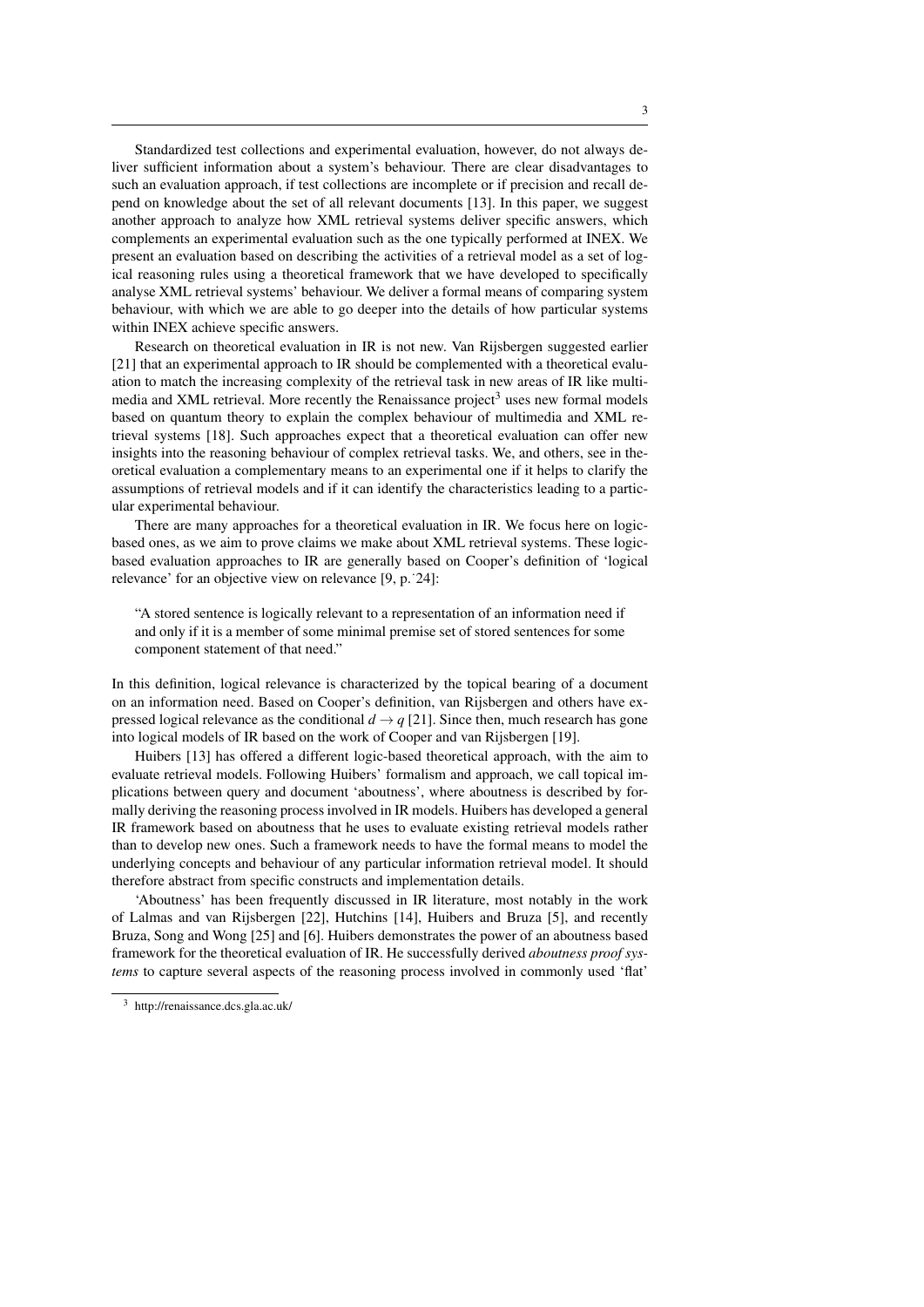document retrieval models [13]. Wong et al. [25] present theoretical evaluations of flat document document retrieval systems grounded in a well-defined set of steps as a complement to traditional experimental evaluation of IR systems. They found explanations for model behaviour that escaped more traditional evaluation methods, e.g. the effect monotonicity has on aboutness, which is discussed in this paper in more detail. Furthermore, they could derive the conditions and thresholds many flat document IR models use to adjust their reasoning behaviour to particular retrieval tasks. We show in Section 4 how methods of controlling monotonic behaviour are also widely used in XML retrieval to deliver more precise answers to an information need. Wong et al. also claimed that logic-based evaluation is more open to debate, as sometimes underlying assumptions of IR model performance can be hidden by tuning a priori assigned parameters in such a way that they fit best the evaluation task. They discussed this for performance differences of the general vector space model compared to the one that uses thresholds. In this paper, we identify similar strategies to deliver effective XML retrieval models.

These existing results of an aboutness based theoretical evaluation in standard document IR indicate that it can be a powerful methodology to analyse the more complex tasks in XML retrieval. Our thesis is that particularly in the domain of XML retrieval, aboutness based theoretical evaluation presents a powerful methodology to analyse the complex interaction of structure and content in XML retrieval, and to understand which interaction leads to the best performances in the experimental evaluation. In this paper, we use the concept of aboutness to evaluate XML retrieval models that aimed at identifying the most specific document components for a query. XML retrieval systems realise this specificity aboutness by narrowing the answer set of XML retrieval models.

### 3 Methodology background

In this section, we introduce the steps of our theoretical evaluation methodology. A theoretical evaluation methodology needs a formalism powerful enough to characterize the fundamental properties of retrieval models. Following Huibers, we use Situation Theory (ST), developed by Barwise and Perry [1], for this purpose. ST is a mathematical theory of meaning and information with *situations* as primitives [13]. Situations are partial descriptions of the world and are composed of *infons* [10]. Infons are 'items of information' that specify a certain part of the world or a 'situation'. For IR modelling, queries and documents are modelled as situations, while infons represent a model's information items like keywords or phrases.

Using ST, we model documents and queries as situations [5]. Let document *D* and query *Q* be situations, then *D*  $\Box \rightarrow Q$  means that the information in *D* is about the information need expressed in *Q*. For instance, in standard IR, a document containing 'garden' and 'house' would be about a query asking for 'garden'. Then,  $D \Box \rightarrow Q$  symbolises that *D* is not about *Q*. With ⊗, we formalise the composition of situations, e.g. 'house' and 'garden' can be combined to 'garden house'.  $\equiv$  states that two situations are equivalent, i.e. they contain the same information.

Chiaramella [7] demonstrated the theoretical underpinnings for structured document retrieval in general and XML retrieval in particular. He uses the conditional  $d \rightarrow q$  by van Rijsbergen to model the general relevance (exhaustivity) of an element to an information need, but adds to this a second one  $q \rightarrow d$  to model the focus of an element (specificity). Translating this into our more abstract aboutness framework, we use Chiaramella's distinction and say that  $D \rightharpoonup Q$  symbolizes exhaustivity and  $Q \rightharpoonup D$  specificity.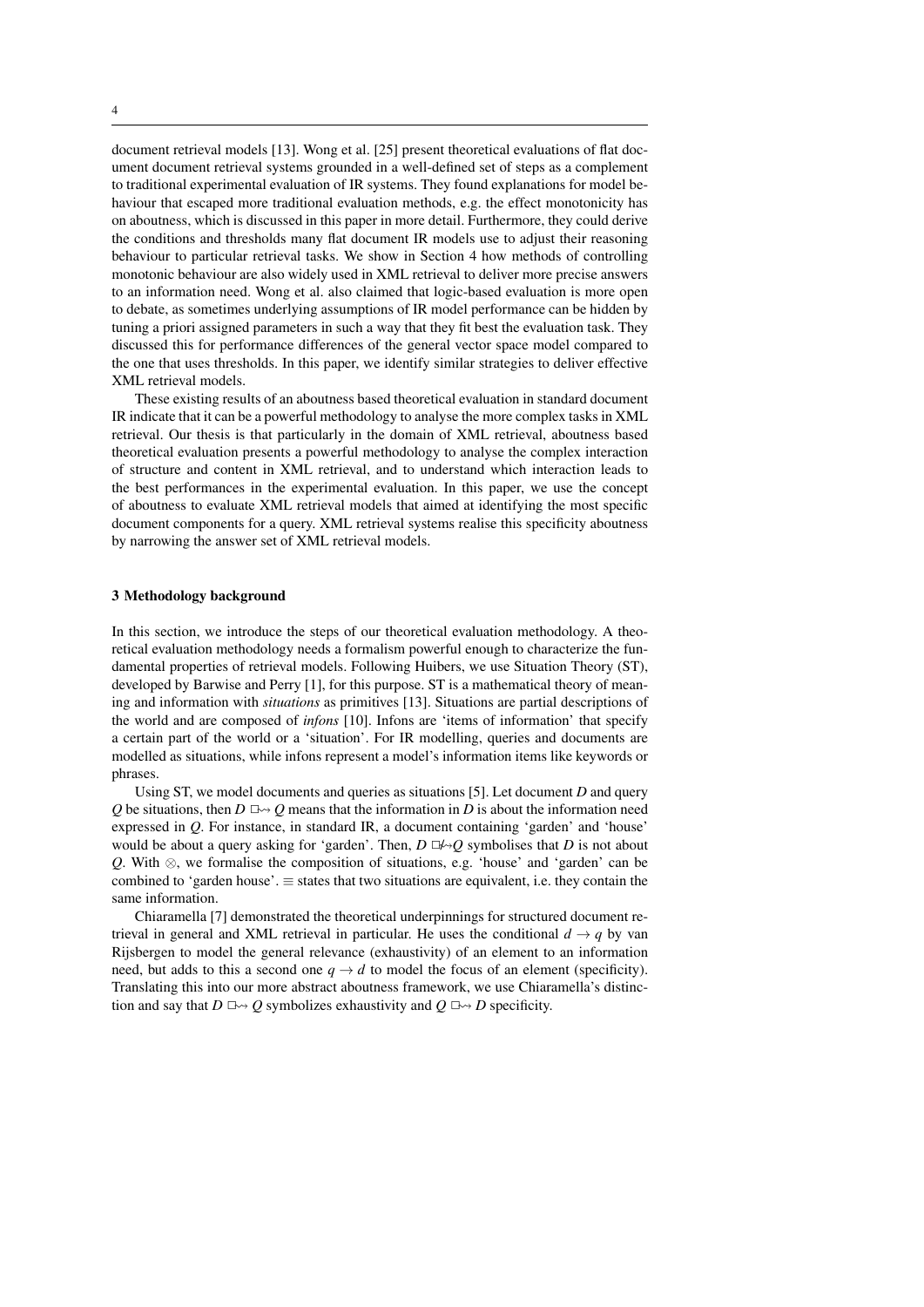We call *translation* the symbolic representation of an IR model's handling of information using a formal language. It is formally represented by a function *map* that 'maps' situations to their formal representation. In IR, mapping a document (or a document component) to its formal representation corresponds to the indexing process.

Infons as a result of the indexing are represented by  $\langle \langle k \rangle \rangle$ , where *k* stands for any indexed term. They stand for the 'facts' an IR system recognizes as information items. A set of information items is a situation:  $\{ \langle \langle k_1 \rangle \rangle, ..., \langle \langle k_n \rangle \rangle \}$ . N-ary relationships *R* between information items  $i_j$  are themselves information items and are modelled by  $\langle \langle R, i_1, ..., i_n \rangle \rangle^4$ .

For representing information in XML retrieval, we use N-ary relationships *R* between infons *i<sup>j</sup>* , to model structural relationships. For instance, a section with two paragraphs will be symbolized by:  $\{\langle\langle ElementType,Sec,s\rangle\rangle,\langle\langle ElementType,Para, p_1\rangle\rangle,\}$ 

 $\langle \langle Value, garden, p_1 \rangle \rangle$ ,  $\langle \langle ElementType, Para, p_2 \rangle \rangle$ ,  $\langle \langle Value, house, p_2 \rangle \rangle$ ,  $\langle \langle Parent, s, p_1 \rangle \rangle$ ,

 $\langle$ *Parent*,*s*, *p*<sub>2</sub> $\rangle$ }. This reflects the fact that each XML element has an element type infon, expressed with the relation *ElementType*. Content infons (i.e. the actual text in the element) are modeled as *Values*. The relation *Parent* expresses that the two paragraphs (*p*<sup>1</sup> and *p*2) are the children of the section (*s*). Translation is therefore based on building a document representation through indexing, which according to van Rijsbergen [23] leads to the view that index terms represent properties of documents (or document components), which may then be studied<sup>5</sup>.

Next to the symbolic characterization of an IR model, we need means to describe the functional behaviour of the model, i.e. what makes a document (or document component in XML retrieval) about a query. This is done through so-called *reasoning rules*. Indeed, an IR model's aboutness decision is specified by the reasoning rules it incorporates. These can be either fully, partially, or not at all supported. Together with the symbolic representation of documents, queries and information for an IR model, they make up the *aboutness decision system* that characterizes how the model decides that a document (or document component) is relevant to query.

An example of a rule is Left Monotonic Union (LMU), which plays an important role in our theoretical study of filters. LMU states that if a document  $D$  is about a query  $Q$ , then so is the composition of  $D$  and  $D'$ :

− LMU: If *D* □→ *Q*, then also *D* ⊗ *D'* □→ *Q*.

By comparing the reasoning rules each decision system incorporates and the way it does so, we can give an overall comparison of the behaviour of the retrieval model characterized by the aboutness decision system.

Huibers [13] and Wong et al. [25] both see the careful consideration of monotonicity as an important feature of IR. There are also right variants of LMU, called Right Monotonic Union (RMU), where the information is added on the right side of the aboutness relation. In an aboutness model unconditionally supporting LMU, a query containing 'house' is not only about documents with 'house', but equally valid answers are components with 'house' and 'garden'. This means, aboutness decisions supporting LMU are not affected by document length. For systems supporting RMU, query expansion does not change the aboutness

<sup>&</sup>lt;sup>4</sup> Note that according to Devlin's notation [10] the information item  $\langle \langle garden \rangle \rangle$  would be written  $\langle R$ , *garden*; 1), where *R* is an unary relation and the polarity 1 indicates that the information garden holds for an XML element situation. As the investigated XML retrieval systems do not use polarities in their indexing, we simply use  $\langle\langle garden\rangle\rangle$ .

<sup>&</sup>lt;sup>5</sup> In the work of Barwise and Perry [1] and Devlin [10], infons are theoretical constructs used to investigate information flow. In our case, we use them to model how information contained in XML elements can be about an information need, which could be viewed as a special case of information flow.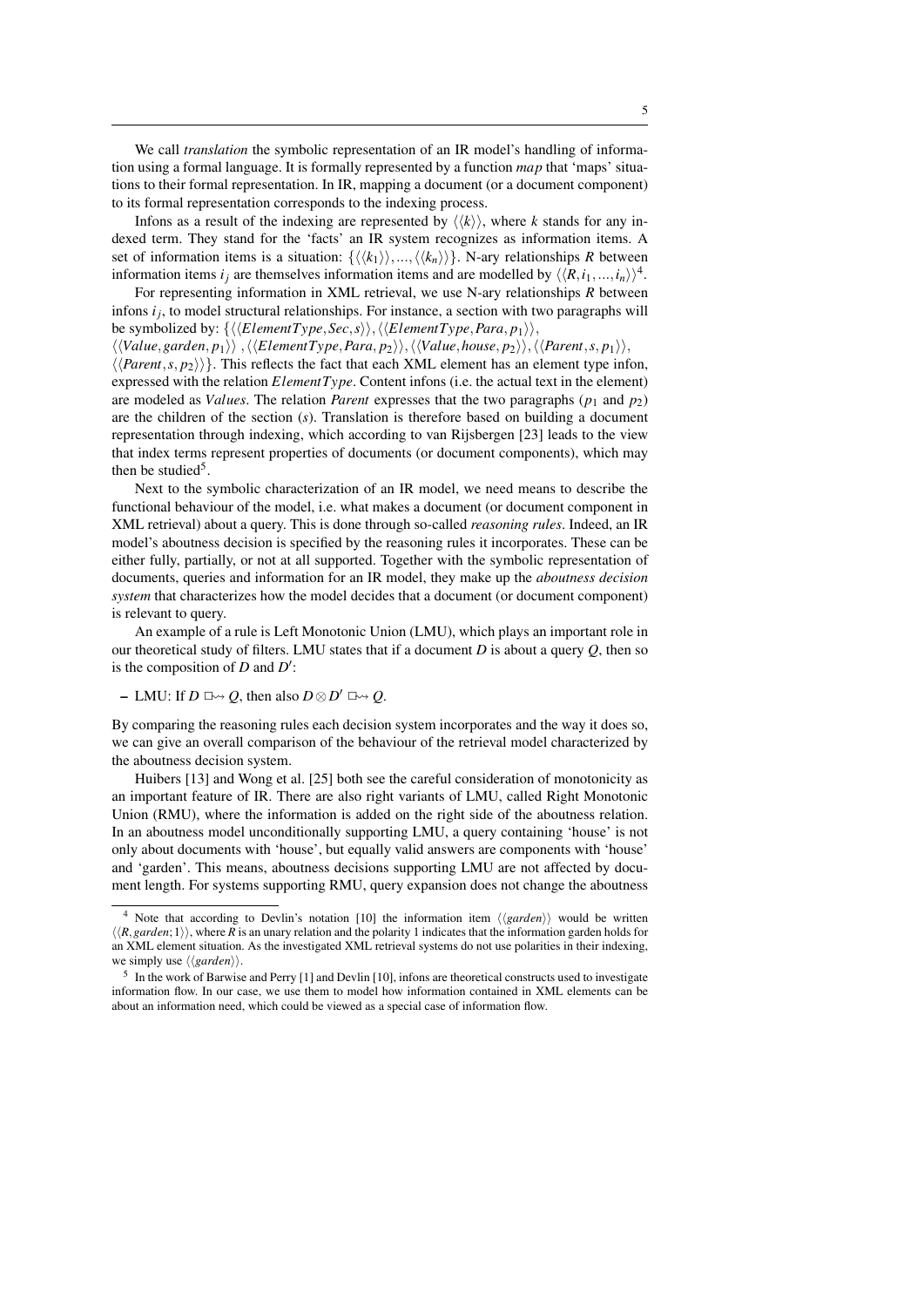decision. This means that systems with RMU can expand the original query and gain a higher recall base while at the same time not loosing what the original query was about. Both document component and query length are decisive aspects of aboutness decisions, which underlines the importance of monotonicity [25].

There are over 20 reasoning rules to be considered in the theoretical analysis of retrieval models (see [13] and [25]). In this paper, we restrict ourselves to the following rules (including LMU), as they are sufficient for our investigation:

- $\rightarrow$  Reflexivity: *S*  $\Box \rightarrow S$ .
- Transitivity: If  $S \Box \rightarrow T$  and  $T \Box \rightarrow U$ , then also  $S \Box \rightarrow U$ .
- $-$  Symmetry: If  $S \Box \rightarrow T$ , then also  $T \Box \rightarrow S$ .
- Euclid: If  $S \Box \rightarrow T$  and  $S \Box \rightarrow U$ , then also  $T \Box \rightarrow U$ .
- $-$  Mix: If *S* □  $\rightarrow$  *T* and *U* □  $\rightarrow$  *T*, then also *S* ⊗ *U* □  $\rightarrow$  *T*.

These rules have proven to be important for determining specificity in XML retrieval [3] and for understanding the impact of filters on underlying aboutness systems, as we describe in Section 6.

Throughout the paper, we use upper case letters from the middle of the alphabet such as *S*, *T*, for situations if we are not talking about queries and document components. In that case we use *Q* and *D*. Anything that situations are made of, e.g. keywords but also structural relationships, is symbolized with letters from the beginning of the alphabet like *A* or *B*.

In the next section, we illustrate the aboutness relation in XML retrieval.

### 4 Aboutness in XML retrieval

To carry out our theoretical evaluation of filters (the focussed retrieval task at INEX), it is necessary to present the theoretical evaluation of models developed for the thorough task. This is because of the relationships between the tasks, one being a post-processing of the other. This also provides an illustration of our theoretical methodology.

In this section, we look at XML retrieval models evaluated at INEX and their logical properties. We do not fully specify all the properties of these models; instead, we focus on demonstrating some aspects of our theoretical evaluation approach. We concentrate on those characteristics that our investigations have shown to be most important when looking at differences in XML retrieval models. We investigate two models that build upon existing flat document retrieval strategies, namely a vector space and a language models. As a reference implementation we use the retrieval runs generated by these two models and submitted to INEX 2005. Since then, the fundamentals of the models have not changed much. In Section 7, we use the same reference implementation and its experimental evaluation results to see what a theoretical evaluation adds to the analysis of XML retrieval.

For each model, we look at the corresponding translation into formal situations and the reasoning rules the model incorporates. In a full theoretical evaluation, we would cover over 20 rules but for the purpose of this paper, we focus on the Transitivity, Reflexivity, Symmetry and Monotonicity. These often form the basis of a theoretical evaluation.

#### 4.1 XML Vector Space Model

A vector space model for XML retrieval is presented in [17]. Here, XML documents are split into several disjoint indexes of components, which have in INEX proven to be most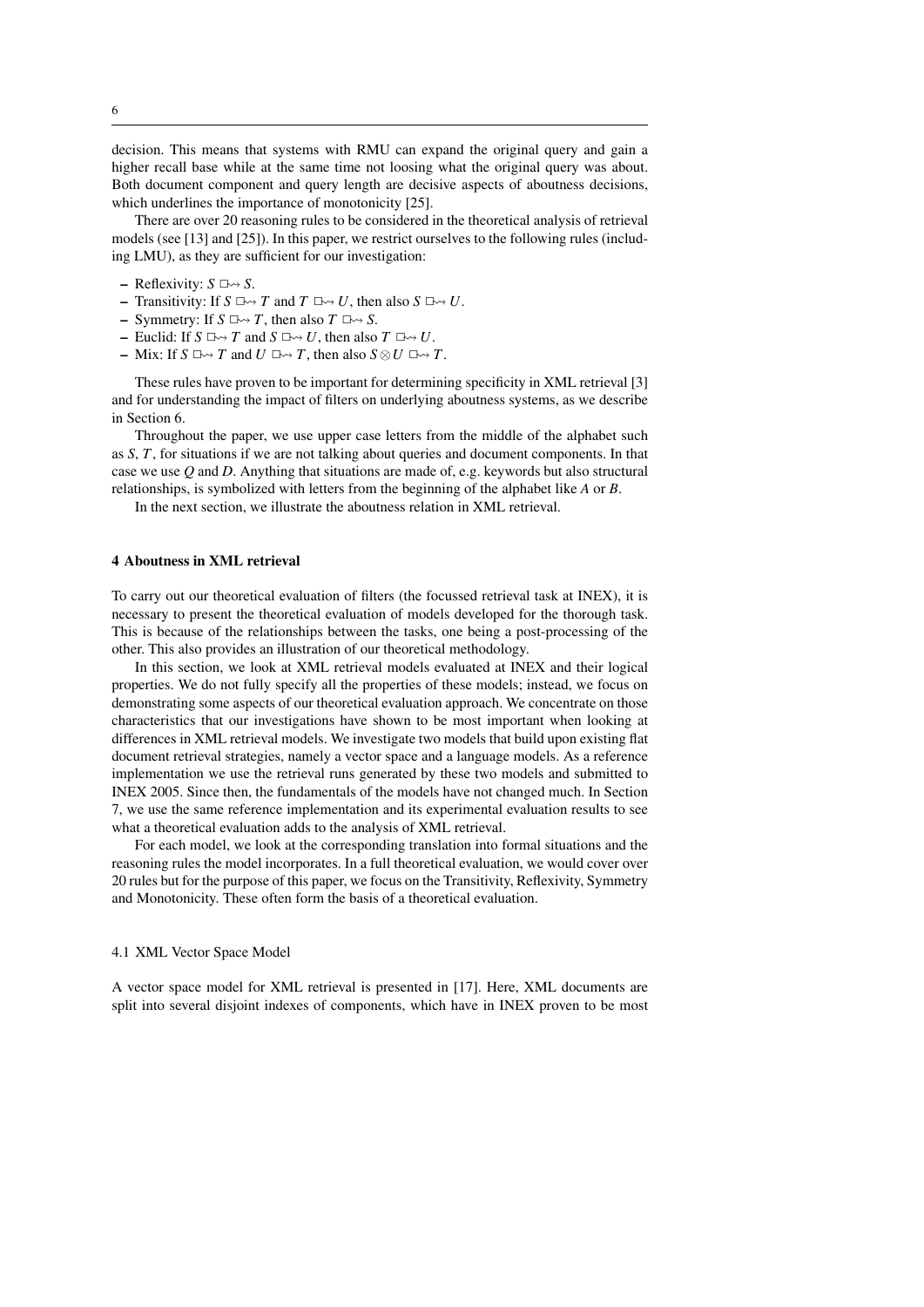'informative', as the authors call it. 'Informative' elements are simply those most often chosen by human judges in their assessments of relevant document components. In the model, structure is therefore addressed by using different indexes for 'informative' elements. Thus, we reuse the standard vector space model but need to change the indexing unit from a complete document into separate document components. The query (*Q*) vector is compared to a document component (*D*) vector instead of a complete document vector:

$$
rsv(D,Q) = \frac{\sum_{i_i \in \{Q \cap D\}} w_Q(t_i) * w_D(t_i) * idf(t_i)}{\|Q\| * \|D\|}
$$
  

$$
idf(t) = log(\frac{|D|}{|D(t)|})
$$
 (1)

where  $w_Q(t) = \frac{\log(TF_Q(t))}{\log(\text{AvgTF}_Q)}$  and  $w_D(t) = \frac{\log(TF_D(t))}{\log(\text{AvgTF}_D)}$ . |D| stands for the number of components in the collection and  $|D(t)|$  for those containing *t*.  $||Q||$  and  $||D||$  are the numbers of unique terms in *Q* and *D*, respectively. Both are scaled by the average document length in the collection [17]. The obtained scores are modified using an Automatic Query Refinement (AQR) approach based on Lexical Affinity (LA). LA describes pairs of terms where exactly one of the pair is part of the query and both appear close in relevant documents. They are chosen according to the degree they separate relevant from non-relevant document components. LA's with the highest information gain are found, added to the query *Q*, and the final retrieval status values *rsv* are recalculated. We do not go into the details of the calculations of the information gain, but rather focus on how it impacts on the aboutness decision. After calculating the ranking based on the vector space model, applying AQR and further normalisation steps, the result sets are merged into a single result set of all element types.

Structure is used in the model mainly to allocate XML elements across different indexes. Each of the elements is inserted into the index separately as a paragraph, an article, a section, etc. The translation is limited to those infons of document components that have shown to be most 'informative' in previous INEX years such as 'section (ss)' or 'paragraph (p)'. Therefore, the translation is defined as follows. Let *D* be a document component, *e* be an element type, *i* be an identifier, and *t* be a value of an element:

$$
map(D) = \{ \langle \langle ElementType,e,i\rangle \rangle, \langle \langle Value,t,i\rangle \rangle | e \in \{article,abs,sec,ss1,ss2,p,p1\} \}
$$

For the aboutness decision, let *Q* be a query and *D* be a document component. As each XML element is inserted separately in the index, the main difference to flat vector space retrieval is that we consider elements instead of full documents. The *XML retrieval vector space aboutness decision* is then defined by:

$$
D \Box \rightarrow Q
$$
 if and only if  $rsv(D,Q) \ge n$ 

For the AQR only the top *N* documents are considered. We call the value that has to be reached in order to be part of the top *N* documents *n*. Thus, the model implements thresholded vector space retrieval [25]. The final retrieval status value  $rsv(D,Q)$  includes all the steps described above and some further refinements of the component score, which are currently of no interest here.

Regarding the reasoning rules, we concentrate on LMU and briefly cover Reflexivity, Transitivity and Symmetry for the purpose of demonstrating some distinctive features of the model. Reflexivity is clearly given, as we always have  $rsv(D,D) > n$ . The model is also symmetric. Indeed,  $\text{rsv}(D,Q) > n$  is equivalent to  $\text{rsv}(Q,D) > n$  as in Equation 1 the numerator of the retrieval status value fraction is the sum of products depending on *Q* and *D*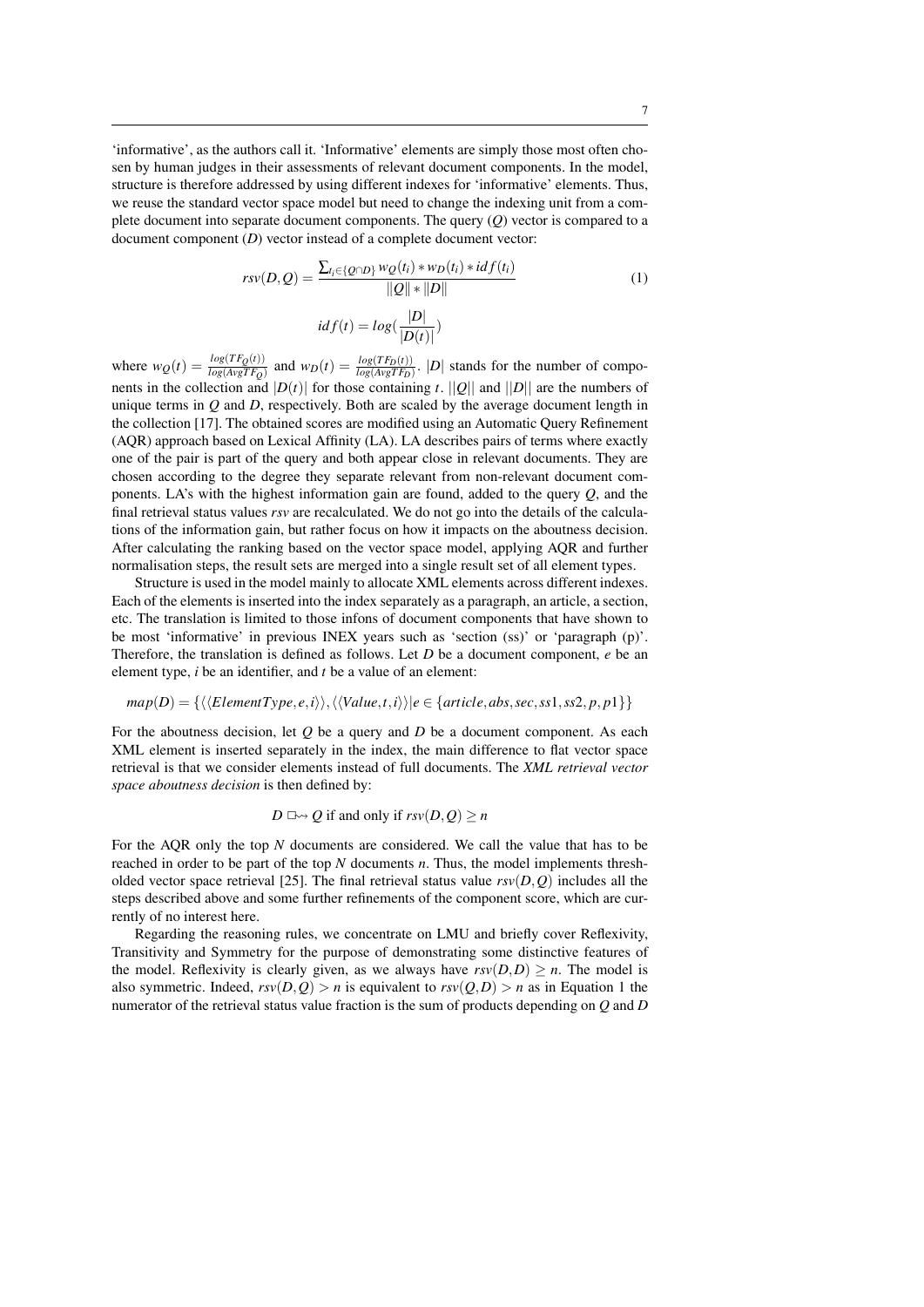and the denominator is a purely symmetrical product. Vector space XML retrieval, however, does not support Transitivity. We can easily construct an example so that  $rsv(D,Q) \geq n$  and  $rsv(D',Q) \geq n$  but not  $rsv(D,D') \geq n$ . The terms  $t_i$  in Equation 1 responsible for  $rsv(D,Q) \geq n$ *n* and the terms  $t_j$  responsible for  $rsv(D', Q) \geq n$  do not have to be overlapping so that  $rsv(D, D') \ge n$ . As the aboutness decision is based on overlap of terms  $t_i$  and  $t_j$ , Euclid is not given either.

Next, we derive the reasoning behaviour for LMU. Does for any situations *S* and *T*, *S*  $\Box$   $\rightarrow$  *T* imply that *S* ⊗ *U*  $\Box$   $\rightarrow$  *T*? LMU is conditionally given. We split the discussion of the involved calculations into two steps, the first includes the vector space based relevance calculation *rsv* and the second the AOR step. For the first step, let us assume that  $S \equiv$ *map*(*A*), *T*  $\equiv$  *map*(*B*) and *U*  $\equiv$  *map*(*C*). Then, *S*  $\Box \rightarrow$  *T* means that  $rsv(A, B) \ge n$ . We are not interested in the details of the top part of the rsv fraction and rewrite  $rsv(A, B) = \frac{f(AB)}{||A|| ||B||}$ . ||.|| stands for the number of unique infons, whereas *f*(*AB*) describes a function dependent on the informational overlap of *A* and *B*:  $A \cap B \neq \emptyset$ . This is the case, as the product  $w<sub>O</sub>(t<sub>i</sub>)$  \*  $w_D(t_i) * id f(t_i)$  is only > 0, if none of its expressions is 0, because there is an overlap in information between *D* and *Q*.

It is typical for a theoretical evaluation to relate the behaviour of the elements of the *rsv* function to each other. This way we can find out when and how the threshold is missed and therefore aboutness is given or not given. The value  $f(AB)$  increases if either the information overlap in *A* and *B* is larger or if the frequencies for *A* and *B* are much higher than the averages, or if the elements in the overlap of *A* and *B* are not spread out across too many documents. Then, the overall behaviour of  $\text{rsv}(A, B)$  is determined by the size of *f*(*AB*) in relation to the number of unique terms in *A* and *B*. It is clear that the more unique terms a document component has and the less it has a significant overlap with the query, the more difficult it will be to pass the threshold *n*. This is appropriate for structured document retrieval, as document components focussed on specific topics will have less unique terms. The newly added information on the left side of the aboutness relation can, however, have many unique terms. Then, extending  $f(AB)$  to  $f(ABC)$  could have a negative effect and the threshold would be missed.

For our discussion of the XML retrieval specific effects of the reasoning, we reuse Chiaramella's distinction of exhaustivity and specificity. We look at the impact on  $D \Box \leadsto Q$ and  $Q \Box \rightarrow D$ , respectively. For exhaustivity  $(D \Box \rightarrow Q)$ , the need to pass the threshold to maintain aboutness with LMU, implies that new document information is added and this document information is not too general, as otherwise ||*D*|| would increase. Regarding specificity  $(Q \Box \rightarrow D)$ , if we add new query information, this new information has to specify the existing one in order to maintain  $Q \otimes Q' \square \rightarrow D$  for LMU. An increasing number of unique query terms would be a sign of a loss of focus. The *rsv* function therefore uses a threshold mainly to emphasize focussed answers.

On top of the *rsv* function, AQR is applied. We consider AQR to be a second reasoning step. Say, *QAQR* is the added query part. The refined scores deliver a larger overlap for those document components that were relevant in the first step. This emphasis on relevant documents has, however, only a positive effect as long as the newly added information does not contribute to a significant increase of  $||Q||$ , which can easily happen, as per assumption only information not present in the original query is to be added. So, ||*Q*|| has to increase. This increase can, however, be outweighed to the desired effect if *f*(*ABC*) is large enough. Being dependent on the size of the information overlap in *D* and  $Q$  ( $|D \cap Q|$ ) and their number of unique terms ( $||D||$  and  $||Q||$ ), LMU is only conditionally supported.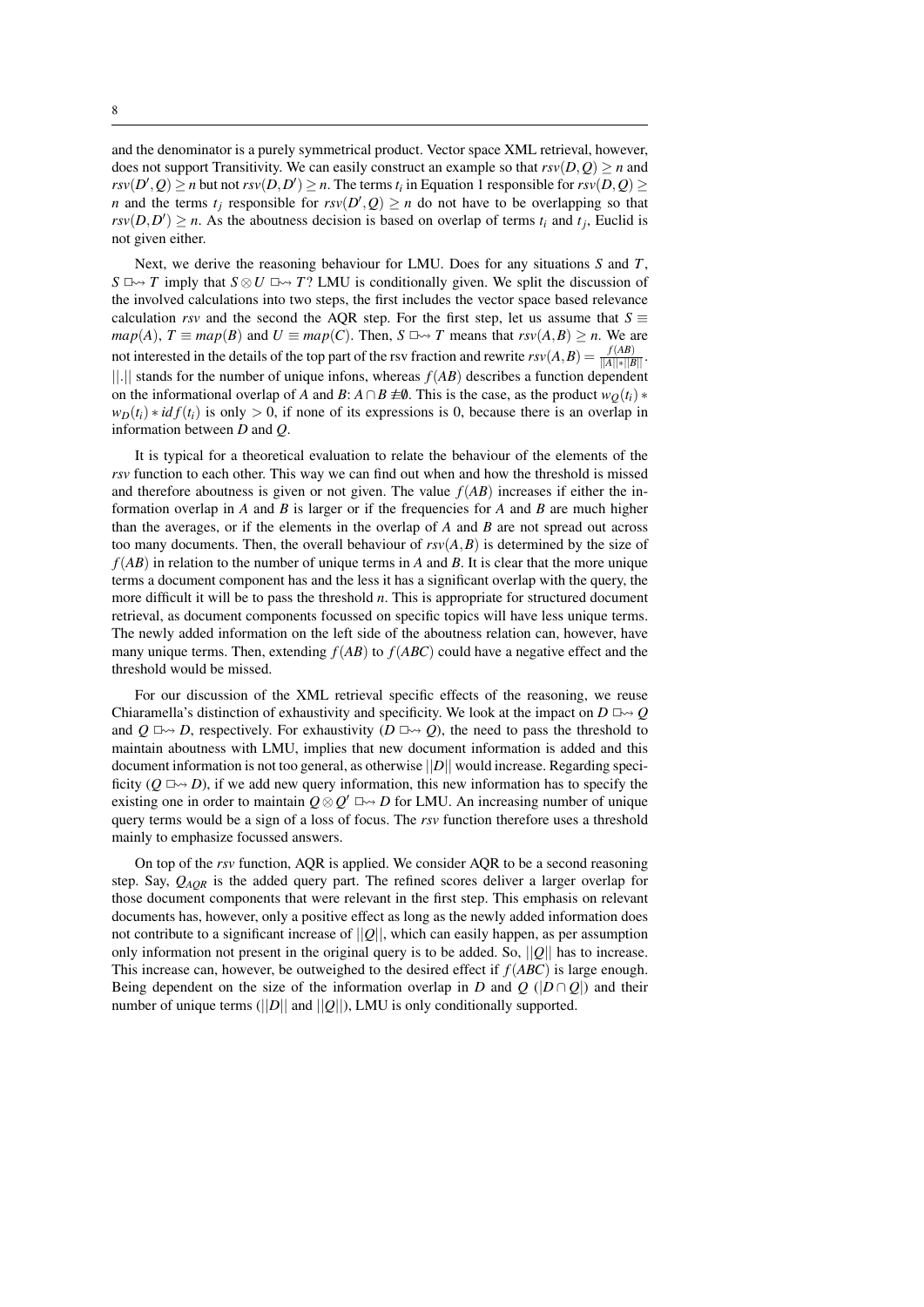LMU is only conditionally supported. This control of monotonic reasoning ensures a more conservative approach to monotonicity, which means that aboutness is only preserved under certain conditions [25]. This allows for better control of this important quality and adds to the model's convincing performance in the INEX campaigns [12]. However, the condition is chosen a priori by setting *N*, and is external to the aboutness decision. Also, it does not relate to the quality of the information overlap but to the number of unique terms in relevant XML elements.

Another monotonic reasoning property is Mix as a specific variant of LMU. It makes sure that the added information is about the target situation. Let us assume that  $S \equiv map(A)$ ,  $T \equiv map(B)$  and  $U \equiv map(C)$ . Mix implies that  $rsv(A,C) \ge n$  as well as  $rsv(B,C) \ge n$ . The latter condition means that in the fraction in Equation 1 only new terms are added that are part of *Q* ∩ *D*. Under no circumstances can therefore the sum in the denominator decrease. But still, this does not change that the constants ||*Q*|| and ||*D*|| might increase so that  $rsv(A, B, C) < n$ . This demonstrates that Mix is only conditionally supported as well as that the control of the monotonic behaviour for the XML vector space retrieval model is not dependent on the actual information overlap.

### 4.2 Language Models

Another approach to XML retrieval that performed well at INEX is that of [20]. With language modelling, another successful approach to flat document retrieval is used. A language model for each document component is calculated by interpolating element (*Pmle*(*t<sup>i</sup>* |*e*)), document  $(P_{mle}(t_i|d))$  and collection  $(P_{mle}(t_i))$  language models:

$$
P(t_i|e) = \lambda_e * P_{mle}(t_i|e) + \lambda_d * P_{mle}(t_i|d) + (1 - \lambda_e - \lambda_d) * P_{mle}(t_i)
$$

This model is built on the decision that an element *D* is about a query *Q* if and if only the information in *Q* can be found in the element (its representation). We have different aboutness decisions depending on which elements are actually indexed, e.g. all the elements, those above a given size, those that correspond to types frequently assessed as relevant, or a specific type of elements only (e.g. section). We therefore must provide a *map* function to translate infons for each chosen approach. We only demonstrate 2 of them, as the others are built very similarly. Let *D* be a document component with term *t* and an element type *e*:

- The length based index is limited to elements with a size larger than  $\kappa$ :  $map_{length}(D) \equiv$  $\{\langle\langle ElementType, e, i\rangle\rangle, \langle\langle Value, t, i\rangle\rangle||D| > \kappa\}$  where  $\kappa$  is a threshold to eliminate too small elements.
- The section index only stores sections:  $map_{sec}(D) \equiv \{ \langle \langle ElementType, e, i \rangle \rangle, \langle \langle Value, t, i \rangle \rangle |$  $e \in \{sec\}\}.$

Apart from the article index, the main difference to a flat document language model is the division into document components instead of documents. This was the same for the vector space model and is a popular method throughout INEX to adjust flat document retrieval models to the requirements of XML retrieval.

The *XML language model retrieval aboutness decision* is the same as for the flat document language model:  $D \Box \rightarrow Q$  if and if only  $P(t_i|e) > \theta$ . The threshold  $\theta$  is the smoothing value, which is the collection language model  $(1 - \lambda_e - \lambda_d) * P_{mle}(t_i)$ . Contrary to the vector space model threshold, it is internal to the aboutness decision, as it is dependent on the overall distribution of terms in the collection.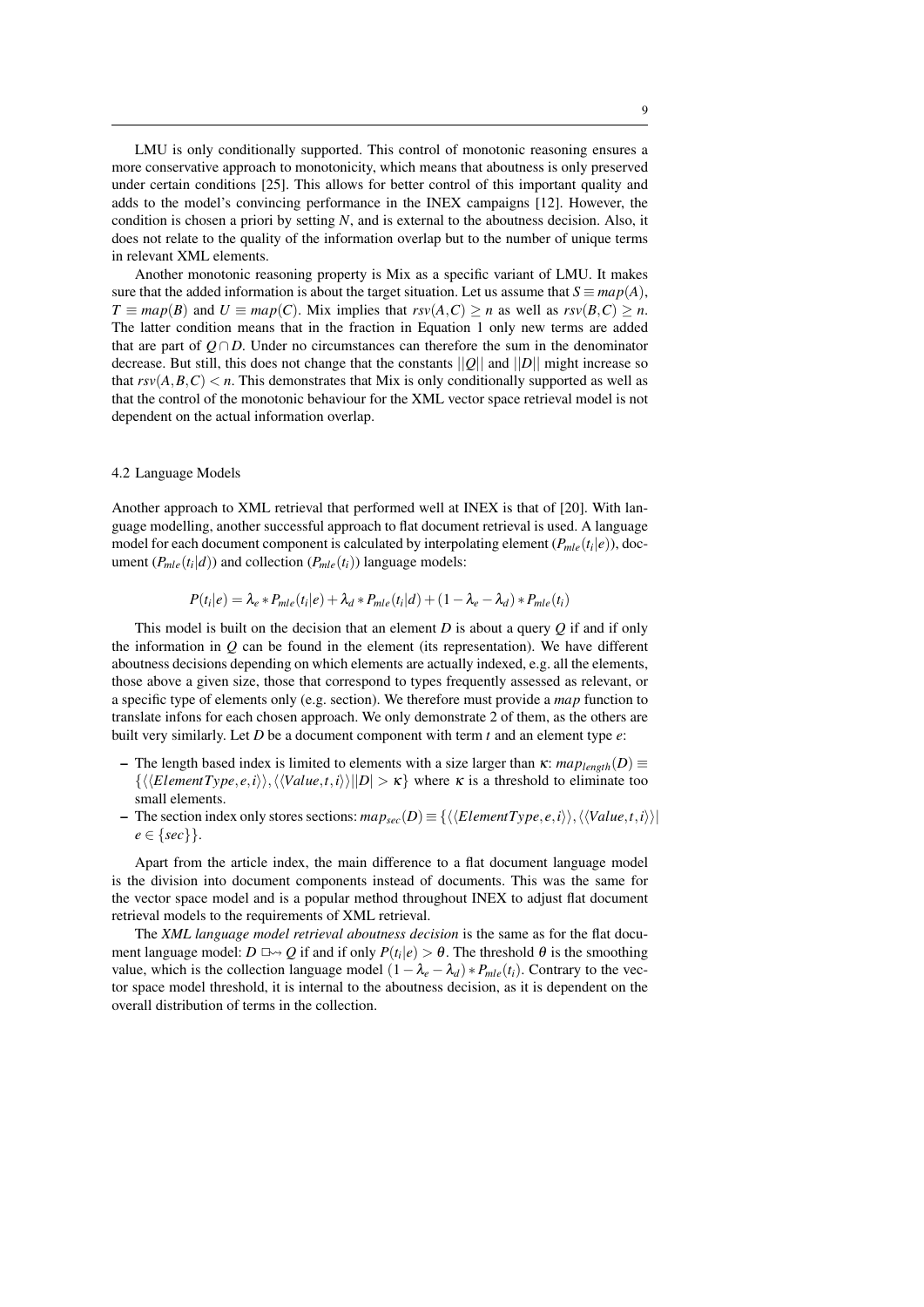It can be shown that the proposition  $P(t_i|e) > \theta \Leftrightarrow A \cap B \not\equiv \emptyset$  holds, which means that the model is essentially built on information overlap. We omit the proof here. Huibers [13] has shown that this means that the model supports Symmetry and Reflexivity. Because it is based on overlap, the model also does not support Transitivity, as the following counter-example using the section index demonstrates. Let us assume that  $S = \{ \langle \langle ElementType,Section, i_1 \rangle \rangle, \}$  $\langle \langle Value, House, i_1 \rangle \rangle, \langle \langle Value, Garden, i_1 \rangle \rangle,$   $T \equiv \{ \langle \langle ElementType,Section, i_2 \rangle \rangle, \langle \langle Value,$ *House*,*i*<sub>2</sub> $\rangle$ ,  $\langle$ *Value*,*Car*,*i*<sub>2</sub> $\rangle$ } as well as *U*  $\equiv$   $\{$   $\langle$ *ElementType*, *Section*,*i*<sub>3</sub> $\rangle$ ,  $\langle$ */Value*, *Garage*,*i*<sub>3</sub>),  $\langle$   $\langle Value, car, i_3 \rangle \rangle$ . Then, *S*  $\Box \rightarrow T$  and *T*  $\Box \rightarrow U$ , but not *S*  $\Box \rightarrow U$ . Transitivity is not given. For similar reasons Euclid is not given either.

Regarding LMU, say that  $S \equiv map(A)$ ,  $T \equiv map(B)$  and  $S \otimes U \equiv map(C)$ . Hence, we have *C* ∩ *B*  $\neq$  0 and *C*  $\supseteq$  *A*. Thus, *A* ∩ *B*  $\neq$  0, and LMU is unconditionally supported. For exhaustivity, this implies that new document component information can be added, and for specificity, new query information, without restrictions. LMU is fully given, if the element remains unchanged but the collection gets extended, as the aboutness decision is based on an interpolation of element, document and collection language models. However, the monotonic extension only takes place on the content level. We cannot add a structurally different element, as this would involve a completely changed aboutness decision, which is not represented in  $P(t_i|e)$ . Structurally different elements might be part of another index. If, e.g., a paragraph element is added, the section translation could not be used for the aboutness decision anymore. Therefore, LMU is unconditionally given as long as we add information only on the content level. As Mix is a special case of LMU with an additional condition, it is fully supported, too.

This XML language model demonstrates the power of relatively simple adjustments to flat document retrieval models. However, it lacks a means to express structure. In particular, we do not know which XML elements are related to each other. For the model, generally the same rules hold as for flat document language model retrieval systems. A generalization of the model to other XML structures than the one predominant in INEX is not easily possible, as the indexes are based on element types specific to the collection(s) used at INEX. XML language modelling uses, however, an internal threshold to control its aboutness behaviour, which allows it to be adjusted well in specific collections. The XML language model therefore performed relatively well at INEX, as we discuss in Section 7.

Table 1 summarizes the results of our theoretical evaluation for both models. We see that XML language modelling and XML vector space retrieval only differ in the fact that XML vector space retrieval controls the monotonic behaviour of LMU and Mix by adding conditions. Otherwise, the models have similar reasoning characteristics, as both are essentially based on information overlap between *D* and *Q*.

The two models described in this section performed better for the thorough retrieval task than for the task aiming at returning the most focussed elements, i.e. the focussed retrieval task. In the rest of the paper, we provide a theoretical explanation for this behaviour by investigating specificity aboutness realized through XML retrieval filters in more detail. For this purpose, we present an addition to our theoretical methodology in Section 5, which allows us to describe the reasoning of two INEX filters in Section 6. In Section 7, we use our theoretical analysis of filters to explain some experimental results obtained at INEX 2005.

#### 5 Defining specificity aboutness

In this section, we describe our theoretical methodology to evaluate filters, which we then use to understand how models achieve specificity aboutness on top of their underlying gen-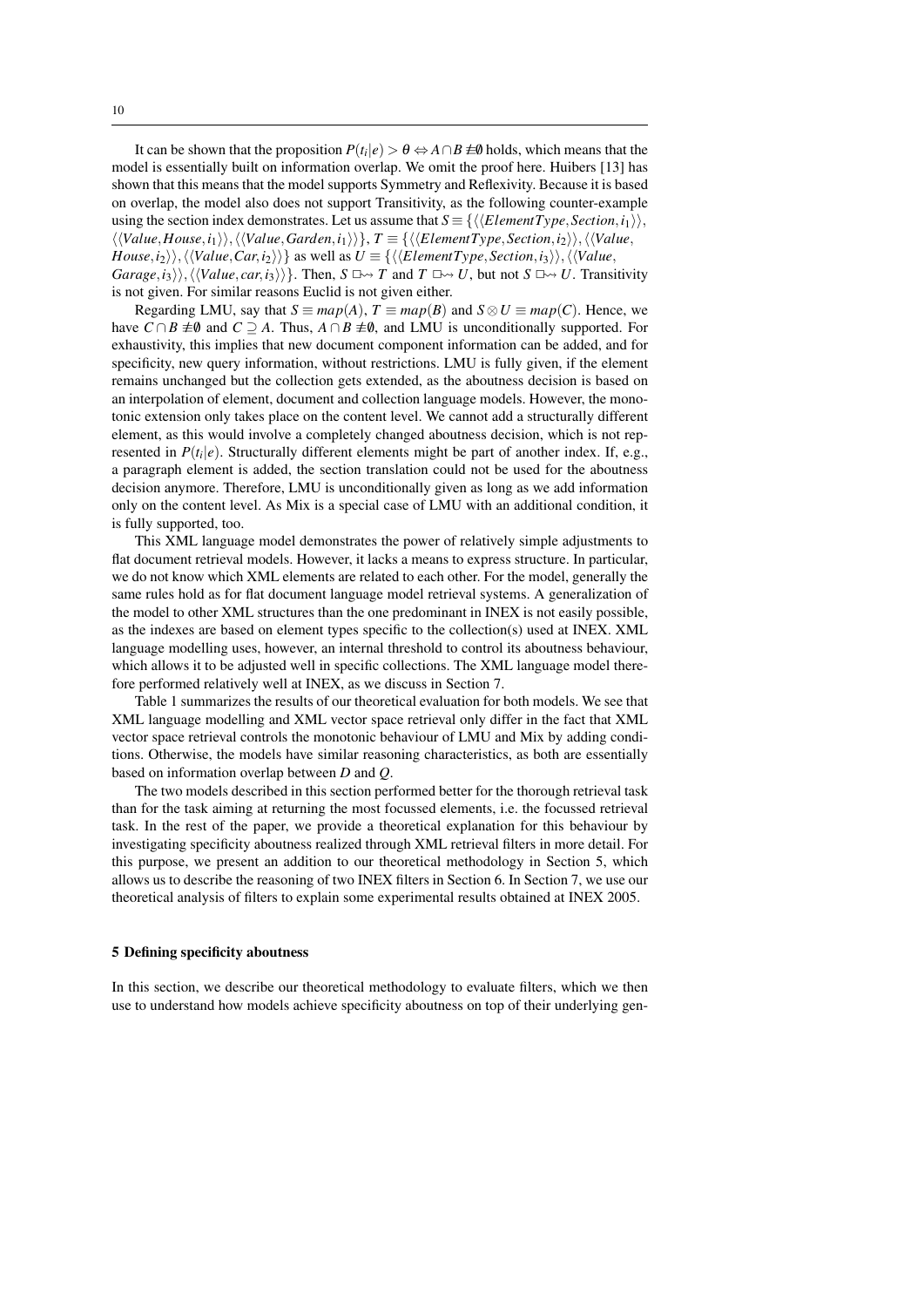| <b>XML</b> Retrieval Model        | Supported   | Not Supported | Conditionally Supported                   |
|-----------------------------------|-------------|---------------|-------------------------------------------|
| <b>XML Vector Space Retrieval</b> | Reflexivity |               |                                           |
|                                   | Symmetry    |               |                                           |
|                                   |             | Transitivity  |                                           |
|                                   |             | Euclid        |                                           |
|                                   |             |               | LMU, dependent on $ D \cap Q $ as well as |
|                                   |             |               | $ D $ and $  Q  $                         |
|                                   |             |               | Mix, dependent on $  D  $ and $  Q  $     |
| <b>XML Language Modelling</b>     | Reflexivity |               |                                           |
|                                   | Symmetry    |               |                                           |
|                                   |             | Transitivity  |                                           |
|                                   |             | Euclid        |                                           |
|                                   | LMU         |               |                                           |
|                                   | Mix         |               |                                           |

Table 1 Summary of theoretical evaluation results

eral reasoning behaviour, as analysed in the previous section. We rely on some initial work by Huibers on the relationship between the filter aboutness system (characterizing the focussed task) and the corresponding underlying aboutness system (characterizing the thorough task) [13], which we adapt to the requirements of XML retrieval. We go beyond his work by applying his theoretical work to analyze two filters developed at INEX in Section 6.

As already explained, the task of finding the most focussed elements consists of filtering the ranked result list produced by an XML retrieval model like the ones described in Section 4. Generating this ranked result list is itself based on an aboutness decision system, which characterizes the model used to deliver that list. Thus, with filtering, a further aboutness decision is applied, one which removes overlapping elements from the result list.<sup>6</sup>

Huibers [13] describes that one aboutness decision system is a filter to another aboutness decision system if the two corresponding aboutness systems are embedded — meaning their reasoning behaviour is related by supporting the same or sufficiently similar properties. In the context of XML retrieval, this translates to having to relate the aboutness decision system associated with the model for the focussed task to that of the underlying aboutness system associated with the model used to generate the ranked list (the thorough task) to then be filtered.

The theoretical analysis of filter is done in three steps. We first formalize the translation process, as we did in Section 4. Secondly, we identify the reasoning rules associated with the filter. Finally, we analyse the relationship between the filter and the underlying aboutness systems. For the later, we make use of the filtering function f-*answer* defined in [13], which we adapt to XML retrieval:

**Definition 1** *Let*  $A_p$ *,*  $B_p$  *be aboutness systems and*  $\mathscr D$  *be a set of documents and*  $Q$  *be a query. The filtering function f-answer of*  $A_p$  *with respect to*  $B_p$  *is defined by: f-answer* $(A_p; B_p; Q; \mathscr{D})$  $=$  *answer*( $A_p$ ; Q; answer( $B_p$ ; Q;  $\mathscr{D}$ )), where answer describes a function that delivers an *answer set from the set*  $\mathscr D$  *based on query Q.* 

<sup>&</sup>lt;sup>6</sup> It should be pointed out that the use of filters is not exclusive to XML retrieval. Filters are used in IR to improve performance [13], if, for instance, at first a fast but less accurate approach is used to identify relevant documents from a very large set documents, and then a second retrieval system is used to search the initial result set more accurately. Pseudo-relevance feedback and passage retrieval are examples of such a process.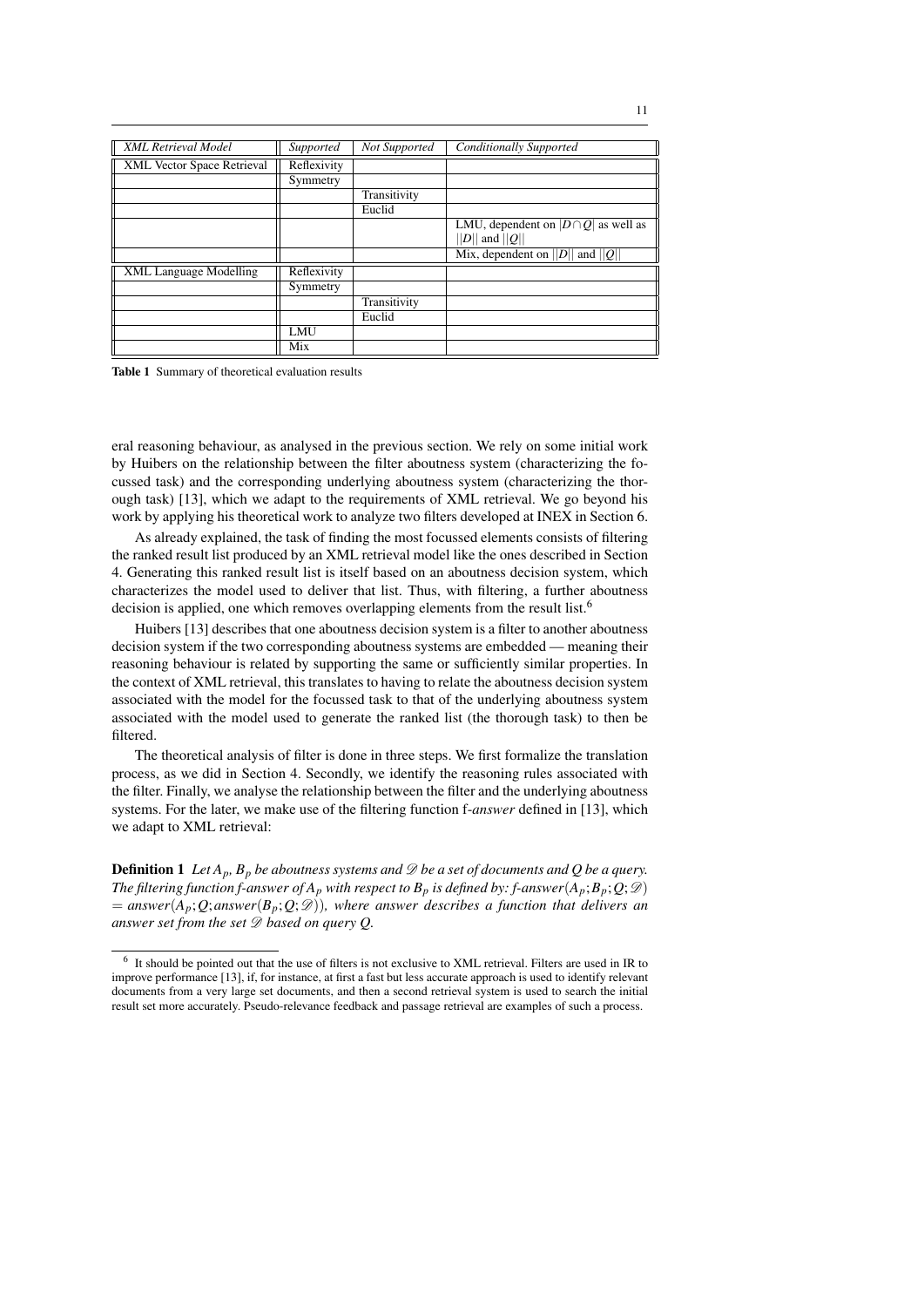Using this definition, we can investigate the filtering process by looking at the relationship between f-*answer* and *answer*. Without going into detail, Huibers identified three important distinctions between f-*answer* and *answer* [13]:

- A filtering function f-answer( $A_p$ ;  $B_p$ ;  $Q$ ;  $D$ ) is called *useless* if for all sets of documents  $\mathscr{D}$  and queries Q f-answer $(A_p; B_p; Q; \mathscr{D}) = answer(B_p; Q; \mathscr{D})$ . An example of a useless filter is the application of the coordinate retrieval model as a filter to an answer set generated by simple vector space retrieval, as both are based on the same aboutness decisions, according to which a document *D* is about a query *Q* if both share information.
- The aboutness systems  $A_p$  and  $B_p$  are said to be *f-equivalent* if and only if f-*answer*( $A_p$ ;  $B_p$ ;  $Q$ ;  $\mathscr{D}$ ) = *answer*( $A_p$ ;  $Q$ ;  $\mathscr{D}$ ). An example of an *f-equivalent* filter is to use strict coordinate retrieval to filter a result set generated by vector space retrieval. Strict coordinate retrieval defines that a document *D* is about a query *Q* if and only if the information items of *Q* are a subset of the information items in *D*. This delivers a subset of the answer set from simple vector space retrieval, for which *D* is about *Q* if they share information. Strict coordinate retrieval therefore fully determines the final answer set.
- *A<sup>p</sup>* and *B<sup>p</sup>* are said to *intersect* if and only if the filter is neither useless nor f-*equivalent*.

In our analysis of the relationship between f-*answer* and *answer*, we first determine whether a filter is 'useless', i.e. the filtering function does not change the original answer set. If this is not the case, next we investigate whether the filter f-*answer* uses f-*equivalent* aboutness systems. We call a filter aboutness system to be f-*equivalent*, if its *A<sup>p</sup>* alone will determine the final result set. If the filter is not useless and not f-*equivalent* with regard to the underlying aboutness system, we then define how the filter and underlying aboutness system 'intersect' by comparing their aboutness properties.

The following section demonstrate the presented methodology for the analysis of two filers at INEX.

### 6 Applying specificity aboutness at INEX

Two main types of approaches have been proposed for the focussed task at INEX: a simple one that keeps the highest ranked element of each XML path, and a more complex one that takes into account the relations in the tree hierarchy between retrieved elements. For each of the filters, we go through the three steps described in Section 5.

# 6.1 Brute-force filter

One method of removing overlap in the result set of an XML retrieval model has been referred to as 'brute-force filter', because only the highest ranked element from each of the paths is selected. The advantage of this filter is that it is relatively easy to implement and that it can be used on top of any kind of underlying aboutness system.

### *6.1.1 Aboutness decision*

The aboutness decision of brute-force filtering can be defined by:

*D* about *Q* if and only if  $rsv(D,Q) = max(rsv_u(D,Q))$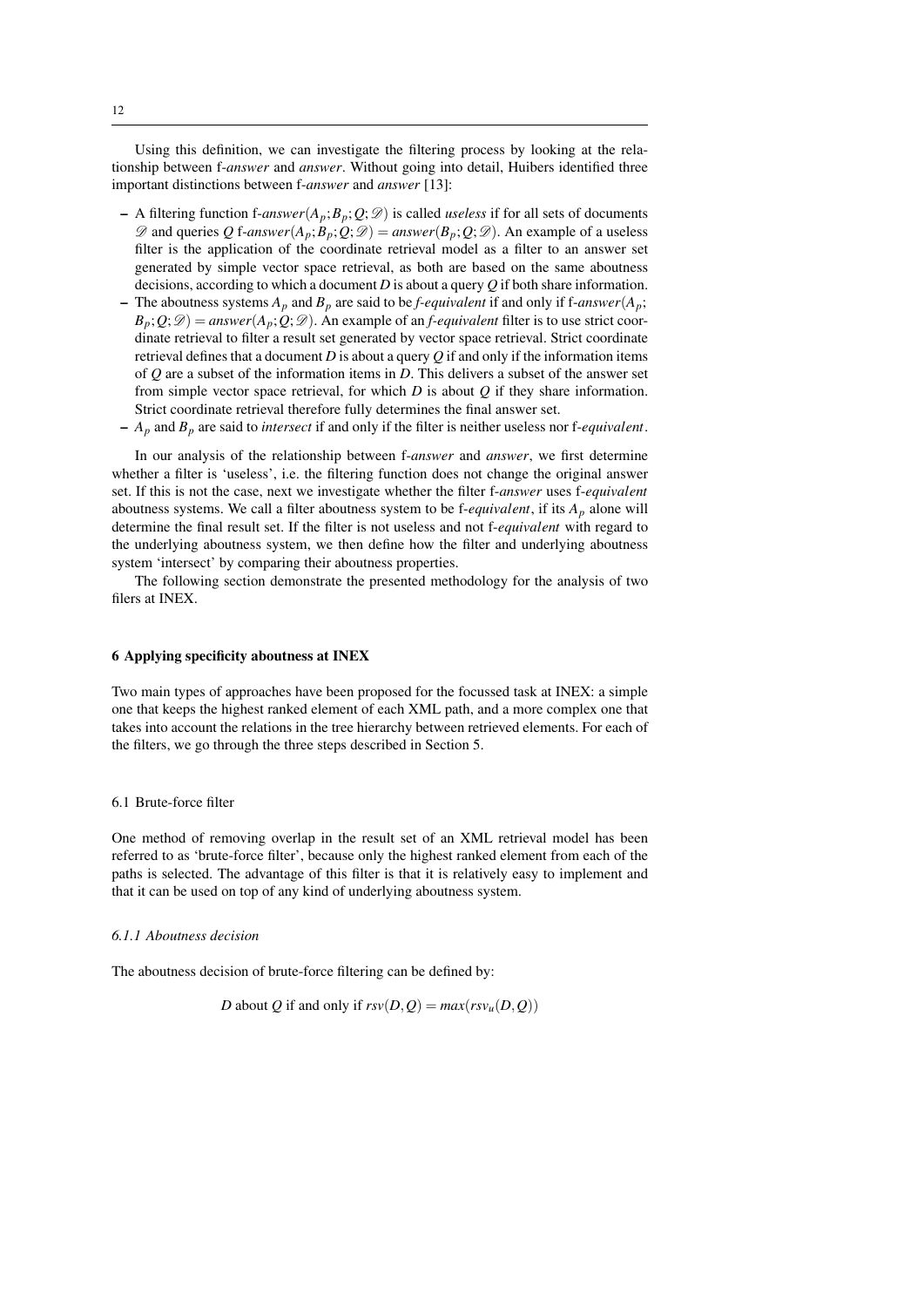Here,  $max(rsv_u(Q, D))$  is delivering the XML element with the maximum retrieval status value for the underlying aboutness system. For the translation, let *D* be a document component,  $e_i$  an element type,  $k_i$  a value in an element, and  $i$  an identifier to enumerate all  $\{1,...,n\}$  elements in an XML tree in a depth-first traversal manner:

 $map(D) = \{\langle\langle ElementType, e_1, i_1\rangle\rangle, \langle\langle ElementType, e_2, i_2\rangle\rangle, \langle\langle Parent, i_1, i_2\rangle\rangle, ..., \langle\langle ElementType, e_n, i_1\rangle\rangle\rangle\}$  $Type, e_n, i_n \rangle \rangle, \langle \langle Parent, i_{n-1}, i_n \rangle \rangle, \langle \langle Value, e_n, k_1 \rangle \rangle, ..., \langle \langle Value, e_n, k_n \rangle \rangle \}|\forall i_i \in \{ \langle \langle Parent, i_i, i_k, k_1 \rangle \rangle, \langle A_i, k_2 \rangle \}$  $\{\}\}, count(i_i) = 1\}.$ 

The translation expresses that we only consider elements on the same XPath, meaning each element is the parent and the child of exactly one other element, unless it is the root or leaf element.

### *6.1.2 Reasoning behaviour*

We now analyse the functional behaviour of brute-force filtering using the reasoning rules from Section 3. Reflexivity holds for brute-force filtering. A maximum element will be about itself. For Symmetry, there is no contradiction in the statement that if  $S \Box \rightarrow Y$  or *S* is the highest ranked answer to *T* then also *T*  $\Box \rightarrow S$  or *T* will be the highest ranked answer to *S*. It is possible that the same aboutness system allows this. Brute-force filtering is symmetric.

Let us use the example of Symmetry to look at how the second aboutness system of filters influences underlying aboutness systems. As Symmetry is fully supported, it does not change the underlying aboutness behaviour. All systems, for instance, that are based on overlap aboutness, are symmetric. Examples included the XML vector space retrieval model and language modelling presented in Section 4. All these systems remain symmetric if bruteforce filtering is applied on top of them. The underlying asymmetric aboutness systems remain asymmetric. This means that those reasoning properties that are fully supported by a filter do not change the underlying aboutness behaviour of the system that produced the original ranking. If, however, a reasoning property such as Symmetry is not fully supported by a filter or, for instance, a threshold is applied, then this changes the underlying aboutness behaviour, as we see next when we discuss Transitivity.

More interesting are those reasoning rules that are not supported. The Transitivity rule, for instance, is not supported, as two situations cannot be the maximum scoring answers towards the same query. If *T* is the maximum scoring answer to *U*, *S* cannot be the maximum scoring answer to  $U$ , too. This means whatever the status of Transitivity in an aboutness system, if we apply brute-force filtering on top of it, it will not be supported. The same applies for Euclid from Section 3. If *S* is the maximum scoring answer to *U*, how could *T* be the maximum scoring answer to the same *U*, too? This means Euclid is never supported.

Mix is another rule that cannot be supported. It states that with the assumptions  $S \to V$ and *T*  $\Box \rightarrow U$ , we can also say that  $S \otimes T \Box \rightarrow U$ . *S* and *T*, however, cannot be at the same time the maximum answer to *U*. The assumptions contradict each other. LMU would imply in the context of brute-force filtering that if one extends  $S$  to  $S \otimes U$  and aboutness would be preserved for both, both *S* and *S* ⊗*U* would be maximum scoring answers, which is a contradiction. This means LMU is not supported either.

All the rules analyzed in this section are important in the analysis of XML retrieval models' behaviour [3]. When we analyze the experimental results related to brute-force filtering in Section 7, we see the impact of excluding the rules' reasoning behaviour.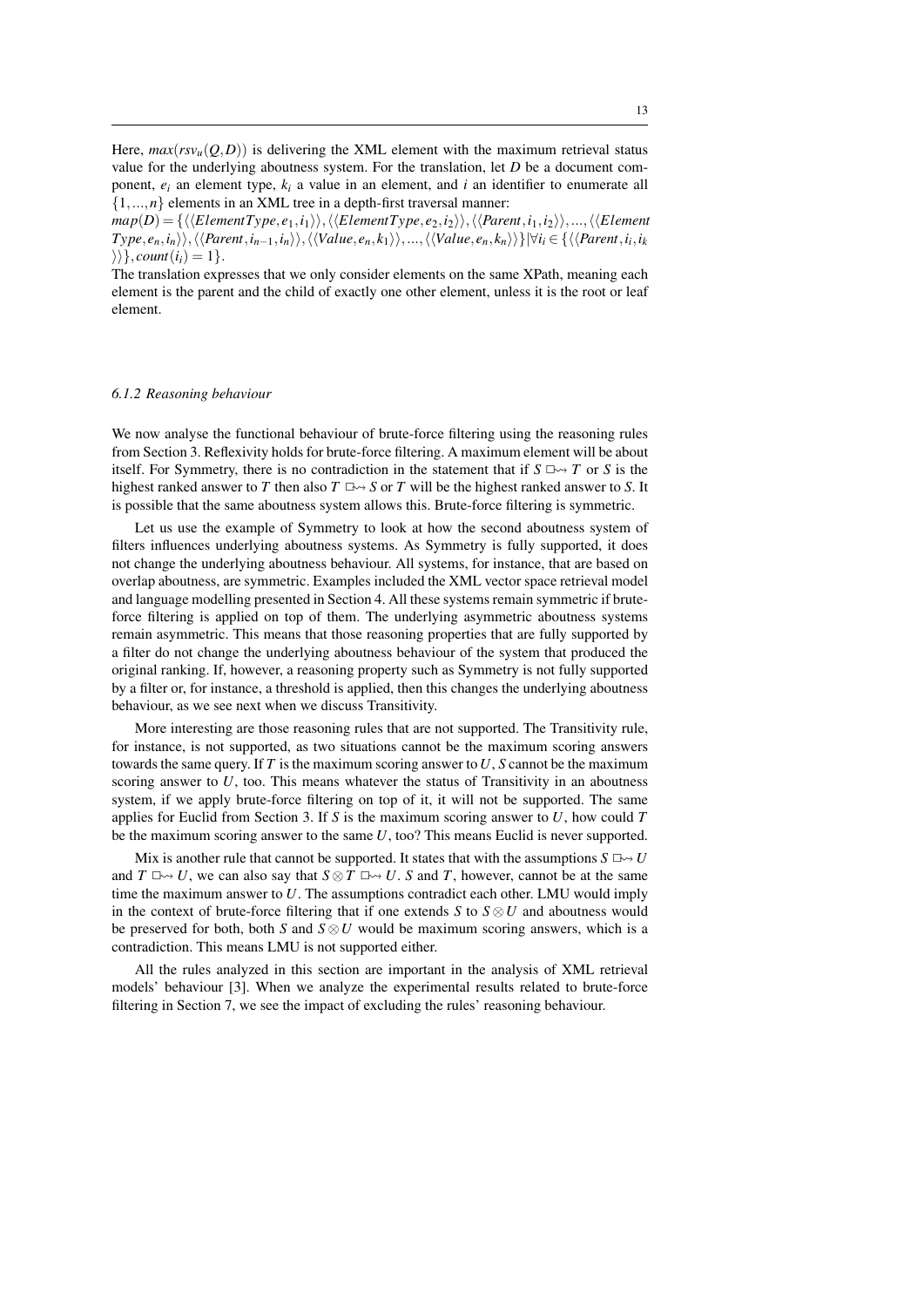# *6.1.3 F-answer*

In this section, we look at the relation between f-*answer* and *answer*. First, we need to show that the brute-force filter is not *useless*. Formally, this can be proven by demonstrating that the aboutness systems of filter and underlying system differ in at least one aboutness characteristics. This can be either a rule or a condition. We have just seen that brute-force filtering disallows LMU, Transitivity, etc., which means it is not useless as a filter for both XML retrieval models presented in Section 4. These models at least conditionally support LMU. As  $max(rsv_u(D,Q))$  is dependent on the underlying retrieval status value  $rsv_u$ , bruteforce filtering is also not f-*equivalent*.

As the filter is neither useless nor f-*equivalent*, neither brute-force filtering nor the underlying aboutness systems from Section 4 fully determine the outcome of combining both. They 'intersect'. If we therefore look at the differences in reasoning behaviour, the filter creates, it is key that LMU reasoning is excluded. This will change any aboutness system that follows the strict structural constraints of XML documents. If an element is a child, it will share information with its parent. This means for language modelling as presented in Section 4.2, for instance, that both are about the same queries. However, such aboutness due to overlap in (redundant) information is what is supposed to be excluded by brute-force filtering.

We analyze the impact of brute-force filtering on the experimental results in INEX 2005 in Section 7, but let us first look at an alternative approach to dealing with overlapping elements.

# 6.2 Controlling the overlap via re-ranking

The next approach [8] we present re-ranks elements with a new context-dependent retrieval status value, but not entirely eliminate overlapping elements. The approach is based on iteratively reducing the score of those elements that contain highly relevant elements (which would have been retrieved at higher ranks). The input into the re-ranking method is a list of XML elements *x*. These are each associated with  $x \cdot \overrightarrow{f}$  as the term frequency vector per query term and with  $x \cdot \overrightarrow{g}$  as the adjustment vector, and other information required to process the algorithm such as the set of children per element. The adjustment of each term *x<sup>t</sup>* is based on  $x_t = f_t - \alpha * g_t$ , where  $\alpha$  is an adjustment weight. For parents *y* containing a highly ranked child *x* their adjustment score  $y.\overrightarrow{g}$  is increased. As the information of children of highly ranked parents has already been considered in the reported parent element, its  $x \cdot \overrightarrow{g}$  becomes *y*.  $\overrightarrow{f}$ . The tree is traversed until all elements are covered and re-ranked.

# *6.2.1 Aboutness decision*

Regarding the translation, we need to take into account that the complete XML tree structure is preserved in the index [8]. To represent the complete XML tree structure in Situation Theory, we propose to translate XML elements together with their values into infons. If these elements are connected, they form a situation. To represent these connected situations, we use the work by Brown et al. [4], who showed that the denotations of XML schema types can be organized into a lattice structure of types. Then:

– For each XML element *p* with a type *U*, *map* is defined as  $\{ \langle \langle ElementType, U, p \rangle \rangle \}.$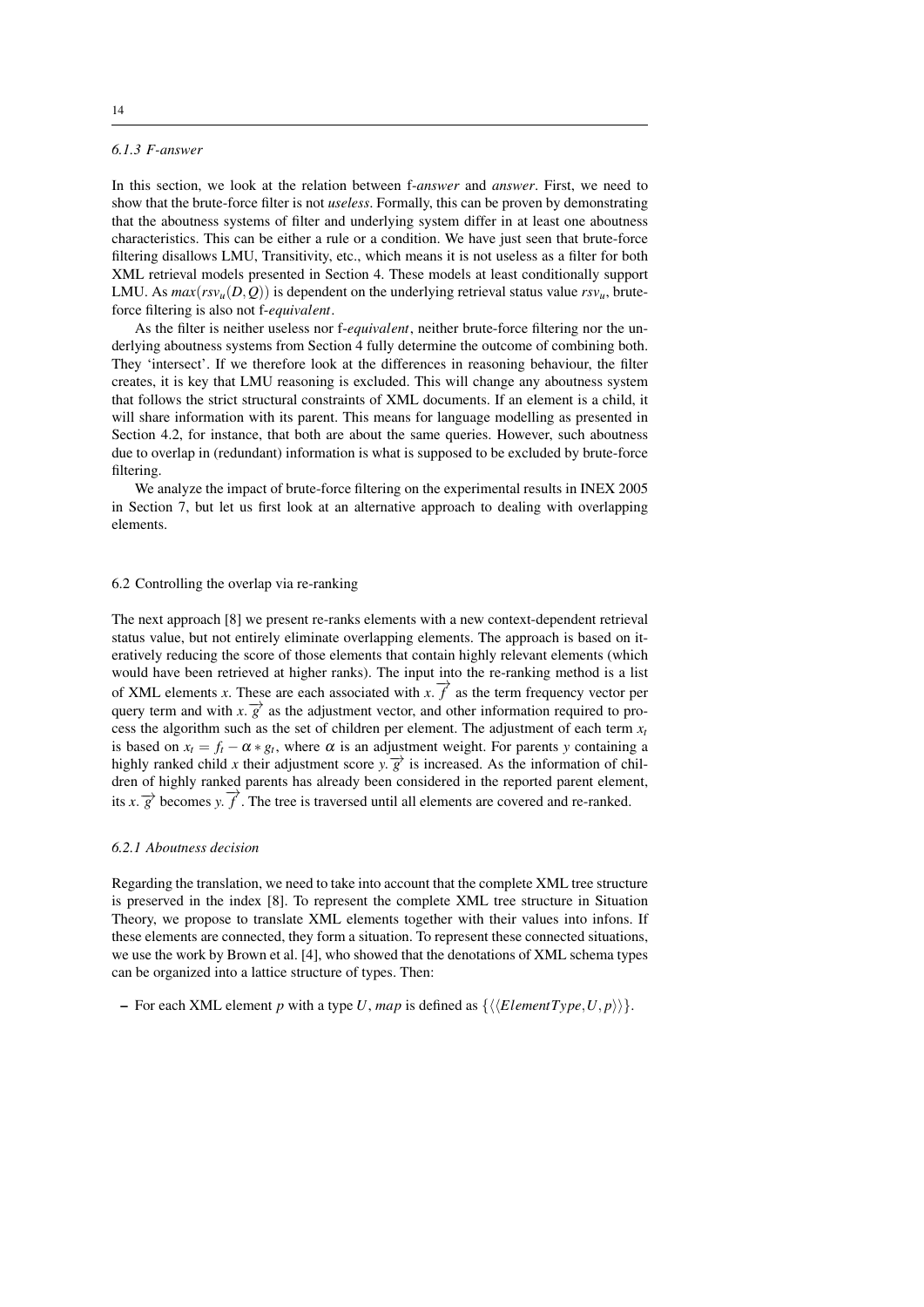- For each XML element *p* with a type *U* containing term *k*, *map* is  $\{ \langle \langle ElementType, U, \rangle \rangle \}$  $p\rangle\rangle, \langle \langle Value, k, p \rangle \rangle.$
- Say *R* is a relation between two XML trees *A* and *B*. Let  $E_1$  and  $E_2$  be element types and  $\{\langle\langle ElementType, E_1, p \rangle\rangle\} \in map(A) \text{ and } \{\langle\langle ElementType, E_2, q \rangle\rangle\} \in map(B).$  We can then say that  $map(R(AB)) = \{ \langle \langle R, p, q \rangle \rangle \} \cup map(A) \cup map(B)$ .

This definition of *map* reflects the fact that each XML element has an element type infon, which is expressed with the relation *ElementType* of two arguments, the name of the element type and an identifier *p*. Content infons can only be found as *Values* of element types. Situations can be combined with ∪ to form larger situations. Using this translation, the aboutness decision of this re-ranking approach is described by:

*D* about *Q* if and only if  $rsv_{ad\;justed}(D,Q) > 0$ 

The re-ranking does not use a threshold, because no element is filtered out unless the adjusted score becomes 0.

# *6.2.2 Reasoning behaviour*

The first reasoning property we look at is Reflexivity, which as seen in Section 3 states that *S*  $\Box \rightarrow$  *S*. Reflexivity is not given. With *S*  $\Box \rightarrow$  *S*, then  $f_t = g_t$ . If in  $x_t = f_t - \alpha * g_t$ ,  $\alpha = 1$ [8], then  $x_t = f_t - 1 * g_t$ , which means  $rsv_{adjusted} = 0$ , with  $f_t = g_t$ . Thus, Reflexivity is not supported. However, Reflexivity is a special case and the exception. Generally, re-ranking does not fundamentally change the aboutness decision of the XML retrieval models but adds emphasis to the ranking of elements. For our analysis of the impact of filters we therefore need to relate it to the models we have presented in Section 4 directly. For these models, Symmetry, Transitivity and Euclid behaviour will not be changed. All of these are either fully or not at all supported.

We concentrate on LMU, as it is a reasoning property controlled by thresholds (see Section 4). LMU would be given if  $S \otimes U \square \rightarrow T$  and  $S \square \rightarrow T$  are given. Regarding the XML vector space model, re-ranking with  $x_t = f_t - \alpha * g_t$  can reduce the extension to fall below the threshold *n*. This mainly affects the children of the highly ranked parents. LMU is only conditionally supported if re-ranking does not lower the retrieval result to fall below *n*. The language modelling approach in Section 4.2 forms an interesting case. Its internal threshold based on the smoothing value might be missed if the added information leads to a re-ranking below the smoothing value. Therefore, applying re-ranking on top of language modelling means that LMU is now conditionally supported, while language modelling alone fully supported LMU. Similar arguments apply to Mix for XML vector space retrieval. Its condition is also influenced by the re-ranking. Mix reasoning behaviour, however, does not change for language modelling, as here it is fully supported.

### *6.2.3 F-answer*

Re-ranking is certainly not *useless*, because the LMU thresholds for vector space retrieval and language modelling have been changed. It is not f-*equivalent* either, as it is dependent on the underlying aboutness decision, because re-ranking is a function of the original retrieval status value. Thus, re-ranking is also 'intersecting'. Reflexivity is changed through the impact of  $\alpha$ . That Transitivity and Mix behaviour is preserved is a clear advantage towards the brute-force filtering approach, as both are important properties of XML retrieval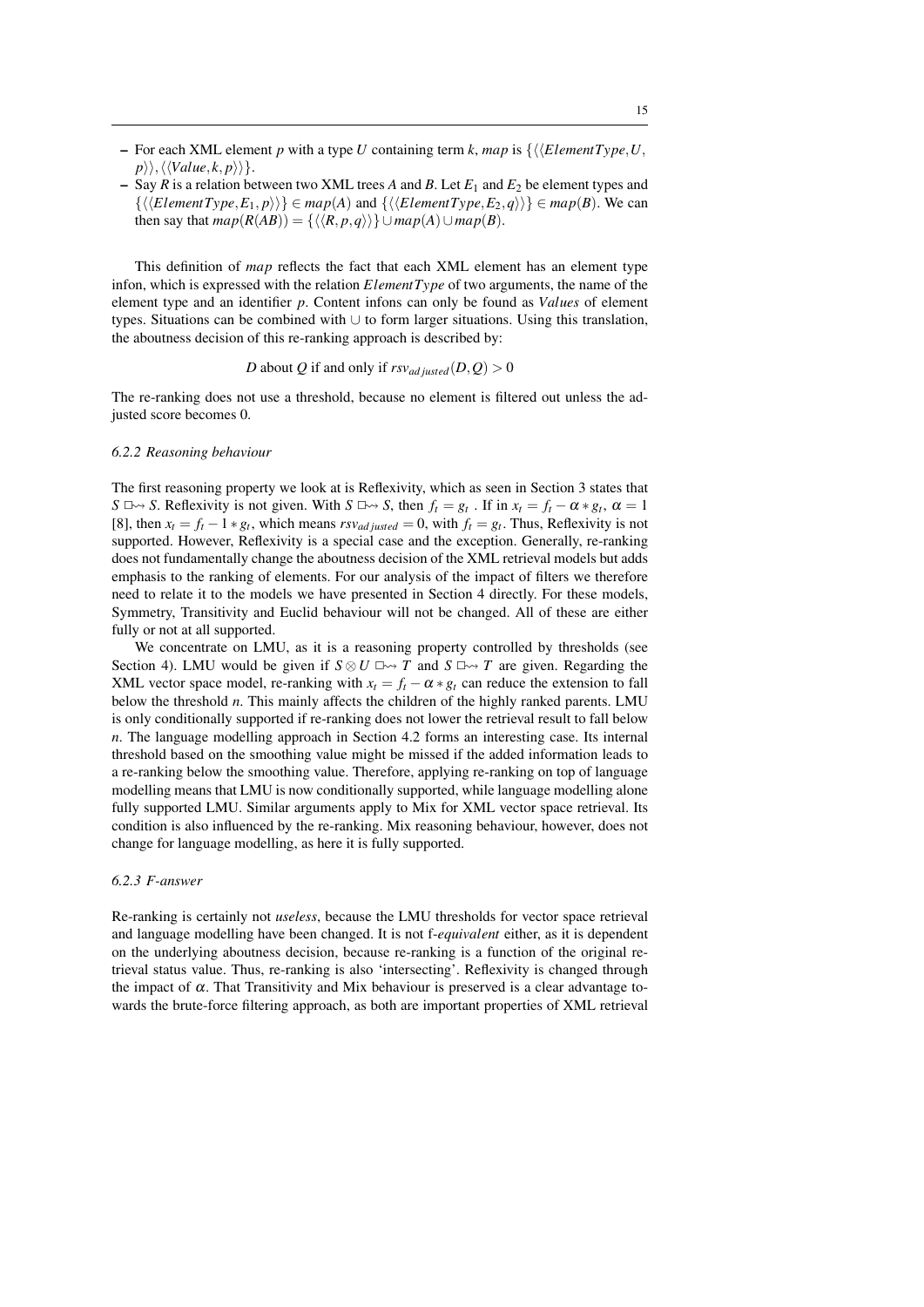behaviour [2]. In particular, the support for Mix adds to the better performance of the model in the experimental results.

Table 2 summarizes the results of our theoretical evaluation for both filters. As discussed, for filters we have to discriminate three cases: (1) If they support a reasoning property, they will not change the underlying reasoning behaviour. (2) If they conditionally support a reasoning property, they will add a condition to it or change the existing one. (3) If they do not support a reasoning property, they will eliminate it from the overall aboutness behaviour. Looking then at a comparison of Table 1 and Table 2, we can identify the strong impact of brute-force filtering on the two XML retrieval models presented in Section 4. In the next section, we look at how this impact is materialised in the experimental behaviour observed at INEX 2005.

| <b>XML</b> Retrieval Filter | Supported    | Not Supported | <b>Conditionally Supported</b> |
|-----------------------------|--------------|---------------|--------------------------------|
| Brute-force                 | Reflexivity  |               |                                |
|                             | Symmetry     |               |                                |
|                             |              | Transitivity  |                                |
|                             |              | Euclid        |                                |
|                             |              | LMU           |                                |
|                             |              | Mix           |                                |
| Re-ranking                  |              | Reflexivity   |                                |
|                             | Symmetry     |               |                                |
|                             | Transitivity |               |                                |
|                             | Euclid       |               |                                |
|                             |              |               | LMU                            |
|                             | Mix          |               |                                |

Table 2 Summary of filter evaluation results

# 7 Impact of filters on experimental behaviour at INEX 2005

To analyse the impact of filters on experimental behaviour, we proceed as follows. First, in Section 7.1, we introduce the background, in particular the evaluation metrics used at INEX 2005 and the reasoning behaviour associated with these metrics. In Section 7.2, we discuss how the changes in reasoning behaviour impact on the experimental outcomes.

We concentrate on the impact of brute-force filtering on the experimental behaviour in INEX 2005. Looking at the second filter, re-ranking, it is difficult to make general statements regarding its impact on XML retrieval, as it has been developed for a particular model [8]. The authors, however, report limitations of their algorithm according to their experimental evaluation [8]. From a theoretical evaluation point of view, an immediate recommendation on how to potentially improve the approach would be to introduce a threshold to control the monotonic behaviour of the re-ranking aboutness decision. Indeed, only if  $rsv_{add\,\,iusted}(D,Q) > \theta$ , the element would be reported. We have seen in Section 4.1 how thresholds effectively constrain monotonic behaviour and improve performance.

The impact of brute-force filtering has been noted in various retrieval runs submitted to INEX. For instance, the XML vector space retrieval model has been overall very successful in the experimental evaluation in INEX 2005 [17], but its performance decreases if only nonoverlapping document components were supposed to be returned, ranked according to how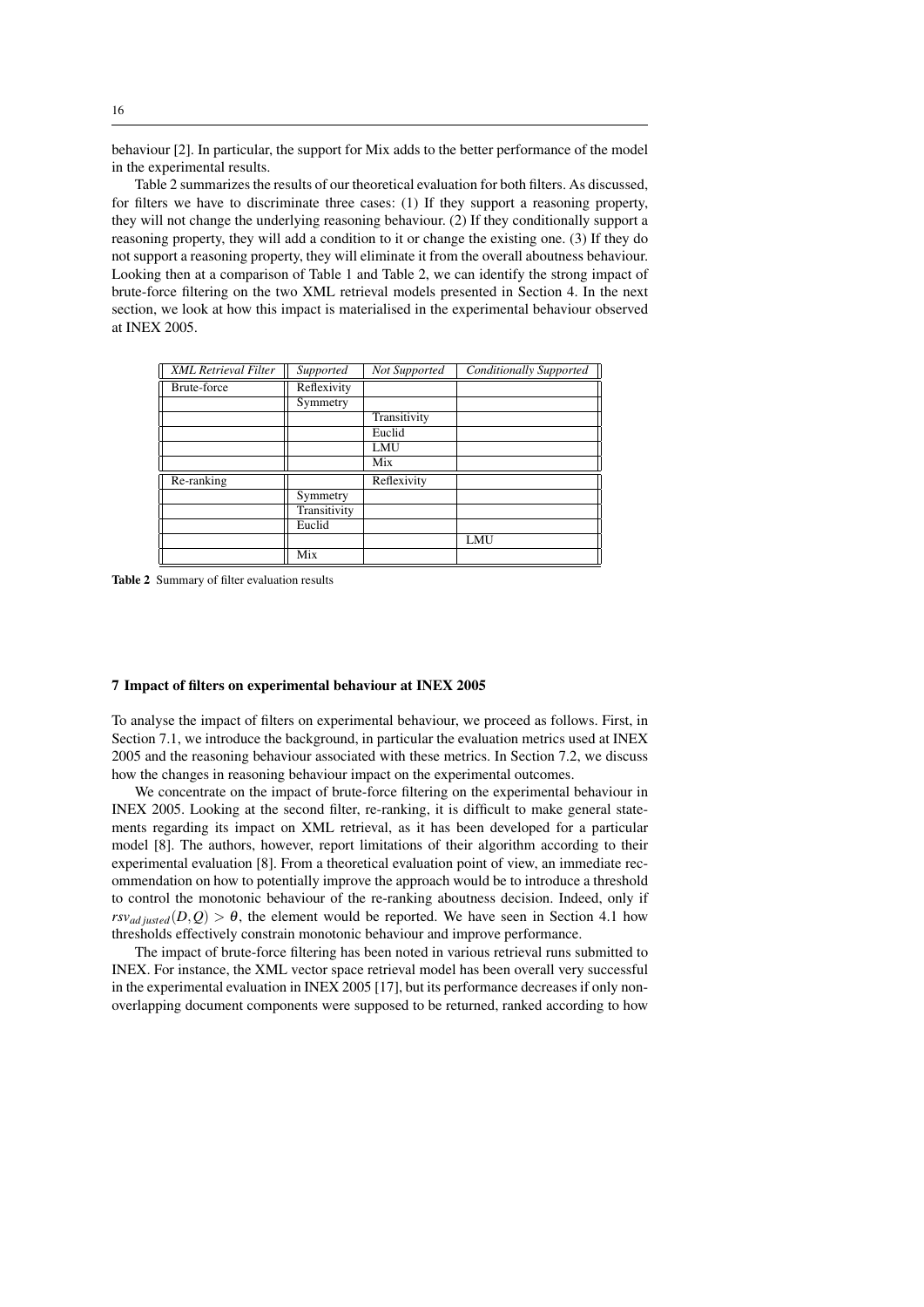specific they are to the query. XML vector space retrieval implemented these tasks by using various filters. Particularly, in the run that used simple brute-force filtering, the performance was much worse. The situation is similar for the XML retrieval model based on language modelling [20]. Its performance decreases, too, when brute-force filtering is used to filter the original language modelling retrieval results. Our theoretical evaluation can provide an explanation for this decrease in performance.

#### 7.1 INEX 2005 metrics and associated reasoning behaviour

To understand why the reasoning implied by brute-force filtering leads to a performance decrease, it is important to understand first more about the overall aims and metrics of the evaluation strategy adopted at INEX 2005. According to the INEX focussed evaluation task, retrieval systems were rewarded most for the return of focussed XML elements, i.e. those at the right level of granularity. Overlapping elements should not be returned. For the focussed task, an official evaluation metric was the eXtended Cumulated Gain (XCG) metrics [16], which are based on the cumulated gain (CG) metrics proposed in [15]. XCG consider the dependency of XML elements (e.g. overlap and near-misses) within the evaluation. One of these metrics is the normalized extended cumulated gain (*nxCG*). Given a rank *i*, the value of  $nxCG(i)$  reflects the relative gain the user accumulated up to that rank, compared to the gain he or she could have attained if the system would have produced the optimum ranking. Better performance means therefore that systems are able to return only the most relevant elements early.

Looking at this evaluation strategy, two changes of reasoning properties are highly conclusive, if we try to understand why brute-force filtering decreases performance for the focussed task. Both LMU and Mix reasoning are not supported by brute-force filtering. Both are interesting, particularly from the perspective of good results under *nxCG*, as both are reasoning rules that preserve aboutness if information is added. Mix demands that the added information is also about the query, whereas LMU does not constrain what the added information might be. A full support for LMU is therefore counterproductive if the aim is to deliver only the most relevant elements early.

As an example, we look next at how the elimination of monotonic reasoning, in particular LMU and MIX reasoning, helps explain experimental results under *nxCG*. First, we compare the performance of two retrieval systems based on support for LMU and changes to it through filtering. Second, we investigate the impact of LMU changes on one particular model. Finally, we look at the general consequences of eliminating Mix in the reasoning.

# 7.2 Changes in reasoning behaviour

LMU support can first explain differences in the results for XML language modelling and XML vector space modelling. Here, it comes to no surprise that XML language modelling performs overall worse than XML vector space retrieval under *nxCG*, as the latter successfully used conditions on LMU reasoning to adjust the behaviour of flat document vector space retrieval to the requirements of XML retrieval. Especially, the left monotonic behaviour is controlled by disallowing the addition of information, as seen in Section 4. However, this control over left monotonic reasoning is lost for XML vector space modelling, once the brute-force filter is applied, as seen in Section 6.1.2. LMU reasoning is completely eliminated. The XML vector space retrieval model performance therefore decreases, and it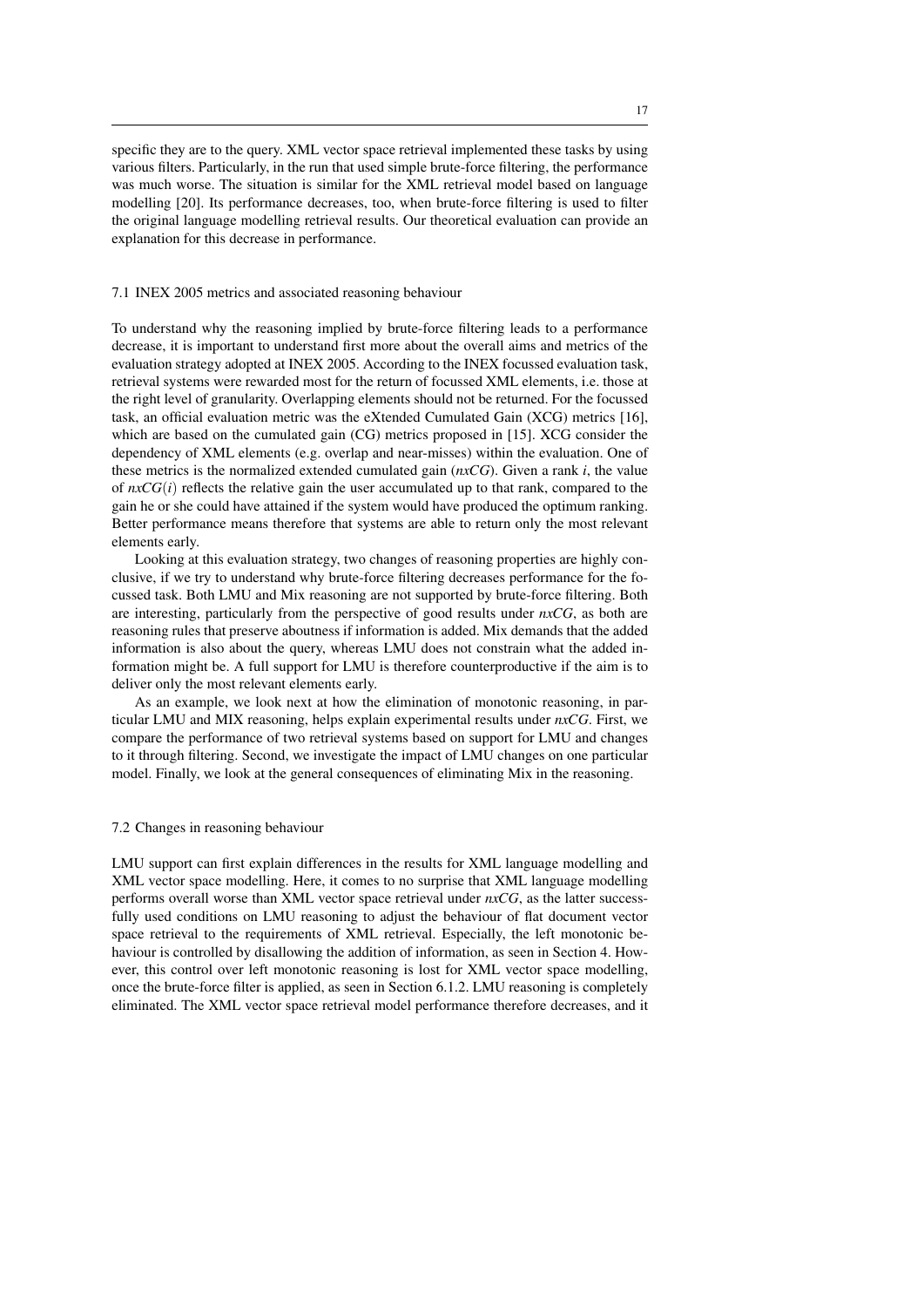loses its advantage towards XML language modelling, which also does not support LMU anymore after applying the brute-force filter. Thus, differences in support for LMU reasoning help explain different experimental results for XML vector space and XML language modelling.

Looking at the impact of brute-force filtering on one individual model, we now investigate in more detail the impact of LMU reasoning changes to XML language modelling. In particular, we want to answer the question why the performance of XML language modelling is worst for higher ranks and relate this to the way structure is considered in the aboutness decision. We have identified two advantages of the language modelling approach compared to the vector space model in Section 4.2. First, some structural context of an XML element is taken into account, because the language model is interpolated with collection and document model. Second, the threshold in the aboutness decision is internal. However, as this threshold is only related to the overall collection language model, the aboutness decision is still derived from the overlap of information in document components and query, and not really considering structure. We concluded in Section 4.2 that structure is only indirectly considered in XML language modelling.

Three types of retrieval runs based on XML language modelling were submitted to the INEX focussed task in 2005, one for all elements, one for just article elements and one for section elements. Good performance were obtained for the all-element run at lower ranks in *nxCG*, but not for the section and the article runs. In higher ranks even the performance for the all-element run fell behind the performance of other models [16]. For the lower ranks of the focussed task, it is not surprising that the best performing run for the language modelling approach is the all-element one. As LMU is fully supported, it will return all the most relevant elements first — independent of whether they are articles or sections. If now brute-force filtering is applied, this relatively positive impact of LMU is eliminated for the element run and its performance will decrease for higher ranks, where we would find most of overlapping but still relevant elements.

Using our insight from Section 4.2 that structure is only indirectly considered in XML language modelling, we can finally answer the question why the performance of XML language modelling is worst for higher ranks in the elements' index. One reason is that the model is not able to deliver in the lower ranks those elements that have similar content to highly ranked XML elements but might be on a different XML path. As seen in Section 4.2, XML language modelling uses structure only to allocate elements into several different indexes and not in the actual aboutness decision. The brute-force filter, which is applied on top of the language modelling aboutness model, will be based solely on the overlap in information and not the structural relatedness of two elements. The XML language modelling aboutness decision only relates XML elements according to the information overlap, and brute-force filtering is dependent on this underlying aboutness decision, as they are intersecting according to Section 6.1.3.

To elucidate the negative impact of a brute-force filtering based only on information overlap, let us assume that the all-element index is used, and that we have two document components *D*1 and *D*2 on two unrelated XML paths, and *D*1 has achieved a higher *rsv* for language modelling than *D*2. Let us further assume that  $D1 \equiv D2 \otimes D2'$ . Then, both *D*1 and *D*2 will be about the same query *Q*. That *D*1 and *D*2 are structurally different does not play any role. Using brute-force filtering, once *D*1 is traversed *D*2 is removed from the (focussed) result list. This means that it is not delivered as an alternative answer and *nxCG* performance decreases for higher ranks. This effect is particularly noticeable in higher ranks, as the relevant XML elements, which have been eliminated through the brute-force filter, would have been found here.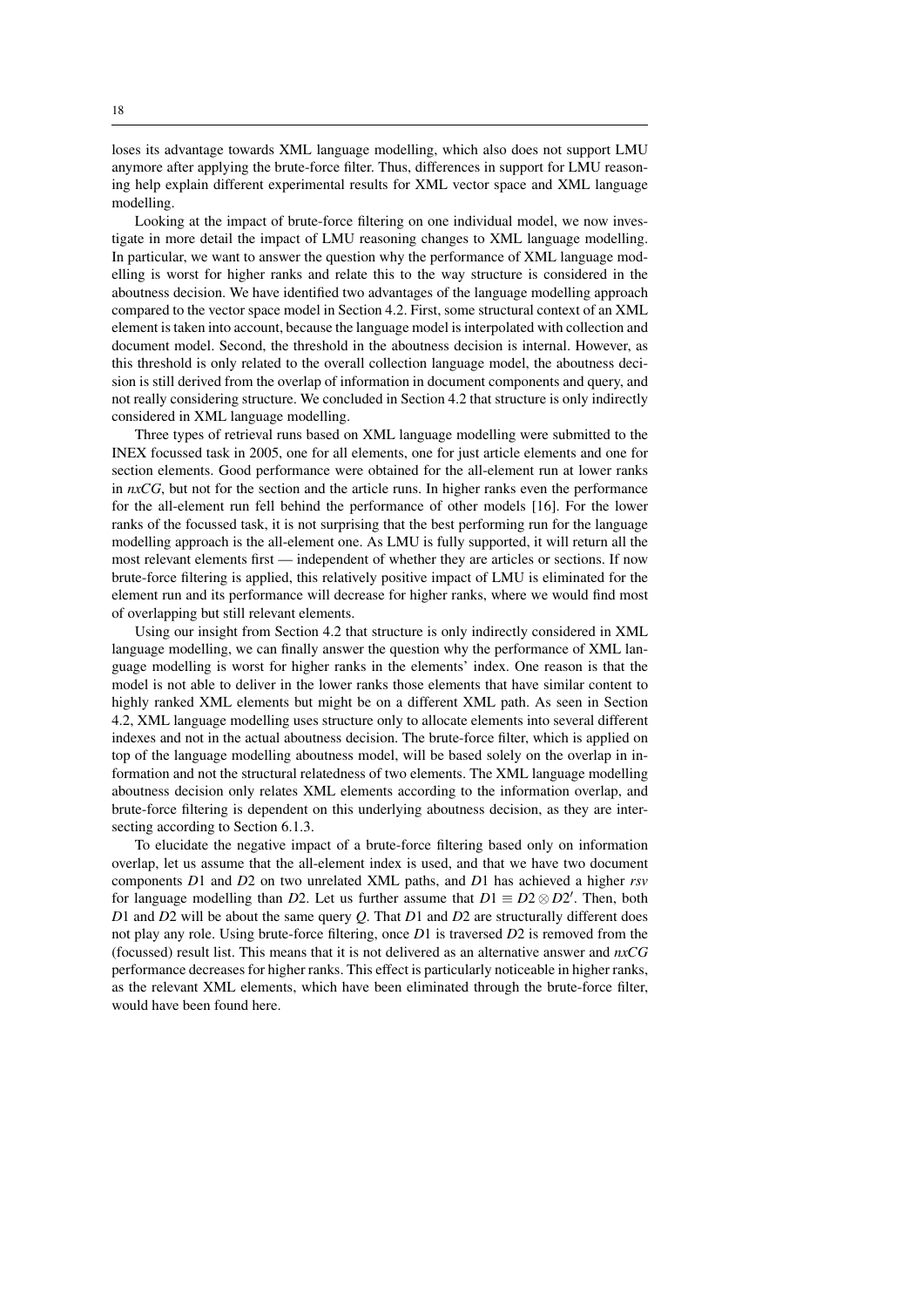Finally, let us examine the impact of the elimination of the Mix reasoning rule from the aboutness reasoning through brute-force filtering. We can generally say that its elimination through brute-force filtering leads to a performance decrease for the focussed task. The unwanted side effects of LMU, that also irrelevant information might be added, do not apply here. To show the desired reasoning behaviour that is eliminated with Mix, let us consider the following example. Among other things, Mix describes that, if two children *D*1 and *D*2 are about a query, then their parent *D*1  $\otimes$  *D*2 are also about the same query. This behaviour is typical to XML based reasoning. If it is not supported, problems might arise, such as the elimination of potentially highly relevant children. Say, we have one relevant child and a more relevant parent, then the child is eliminated from the result set after applying brute-force filtering. Another child of the same parent that is about the same query, is also eliminated, as the parent is already chosen. However, this child might be highly relevant, too.

### 8 Conclusion and Future Work

In this paper, we have shown how a theoretical evaluation based on Situation Theory can aid the analysis of filters in XML retrieval. To this end, we first presented the potential of a theoretical aboutness approach for a theoretical evaluation of XML retrieval models. We introduced an aboutness system to demonstrate the reasoning properties and under which conditions these properties are supported. We used this aboutness system to compare the behaviour of two XML retrieval models, both evaluated within INEX. We were able to show commonalities as well as differences between those models. The main commonality was that none of the models presented radically breaks with methods applied in flat document retrieval. The structure is never directly included in the aboutness decision. The main difference in the models then was how they attempt to adjust a flat document retrieval model to the specific requirement of XML retrieval to deliver focussed answers. Here, the control of monotonic reasoning behaviours and other standard reasoning rules like Symmetry and Transitivity, were found to be particularly important.

The analysis of the XML retrieval systems was the basis for our discussion of specificity aboutness and filters in the second part of the paper. We have considered filters as a second layer aboutness decision, which changes the reasoning of the underlying aboutness system, and asked how they influence the underlying aboutness system. We could do so, as we regarded them as aboutness systems. This has led to conclusions about why and how they change the performance of their underlying systems in the experimental evaluation in INEX. Our primary interest has been whether the filters are suitable extensions of the underlying aboutness decision. We showed how particularly brute-force filters significantly change the underlying aboutness behaviour of the retrieval models.

In the future, we will first investigate further how to theoretically describe specificity aboutness and develop additional reasoning behaviour and new rules that define it. We will also continue our work by elaborating our theoretical evaluation and by going into more detail regarding different INEX evaluation criteria. A theoretical evaluation could help understand better the implications of the two measures of exhaustivity and specificity. In INEX, up to 2005, exhaustivity and specificity are drawn together in so-called quantisation functions [16], each corresponding to a particular user behaviour. In earlier work [3], we represented user reasoning in the same formal logical framework as system reasoning. In the future, we intend to bring together user and system reasoning to see how systems behave with respect to particular user expectations.